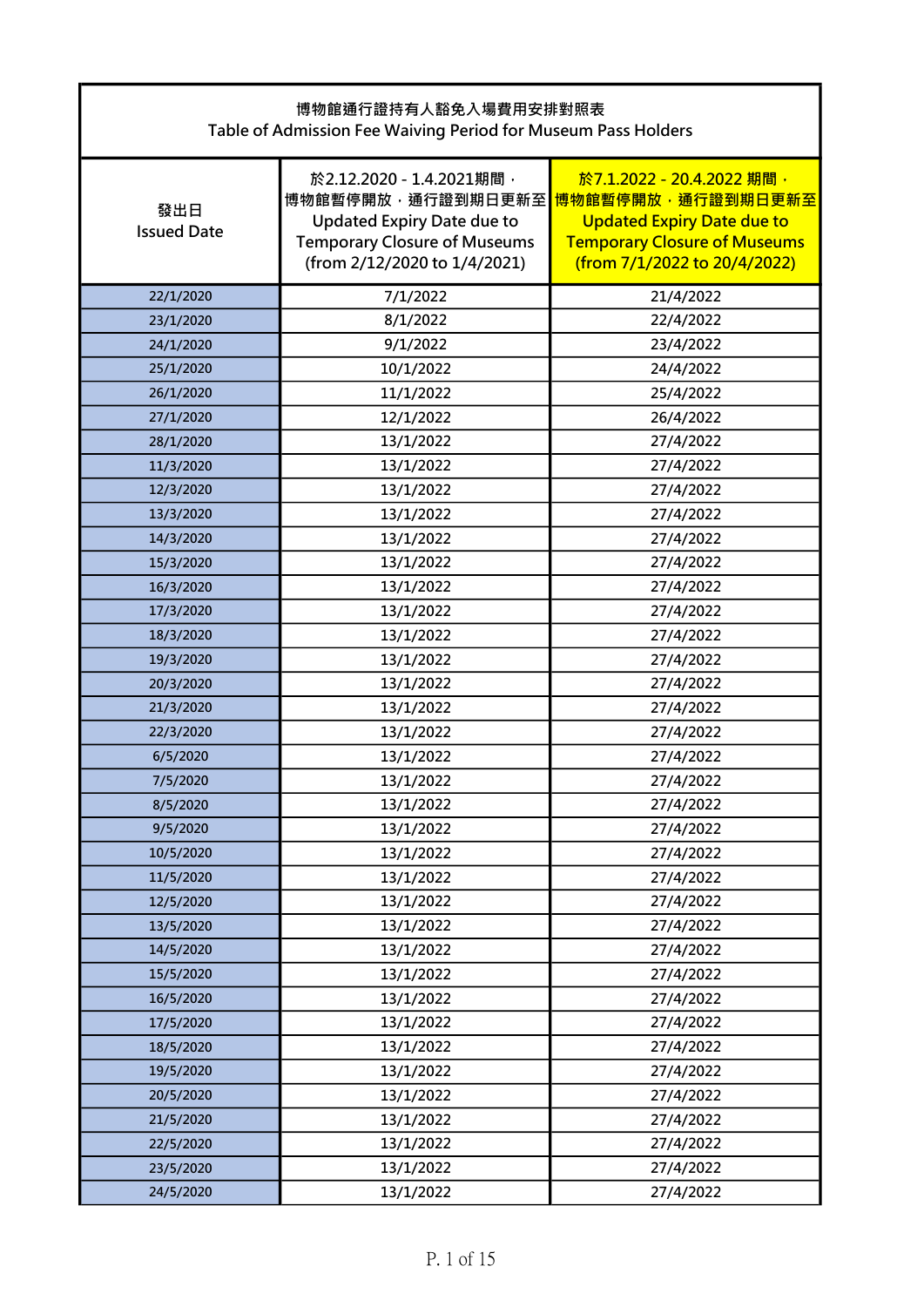| 博物館通行證持有人豁免入場費用安排對照表<br>Table of Admission Fee Waiving Period for Museum Pass Holders |                                                                                                                                                           |                                                                                                                                                            |
|---------------------------------------------------------------------------------------|-----------------------------------------------------------------------------------------------------------------------------------------------------------|------------------------------------------------------------------------------------------------------------------------------------------------------------|
| 發出日<br><b>Issued Date</b>                                                             | 於2.12.2020 - 1.4.2021期間,<br>博物館暫停開放,通行證到期日更新至<br><b>Updated Expiry Date due to</b><br><b>Temporary Closure of Museums</b><br>(from 2/12/2020 to 1/4/2021) | 於7.1.2022 - 20.4.2022 期間,<br>博物館暫停開放,通行證到期日更新至<br><b>Updated Expiry Date due to</b><br><b>Temporary Closure of Museums</b><br>(from 7/1/2022 to 20/4/2022) |
| 25/5/2020                                                                             | 13/1/2022                                                                                                                                                 | 27/4/2022                                                                                                                                                  |
| 26/5/2020                                                                             | 13/1/2022                                                                                                                                                 | 27/4/2022                                                                                                                                                  |
| 27/5/2020                                                                             | 13/1/2022                                                                                                                                                 | 27/4/2022                                                                                                                                                  |
| 28/5/2020                                                                             | 13/1/2022                                                                                                                                                 | 27/4/2022                                                                                                                                                  |
| 29/5/2020                                                                             | 13/1/2022                                                                                                                                                 | 27/4/2022                                                                                                                                                  |
| 30/5/2020                                                                             | 13/1/2022                                                                                                                                                 | 27/4/2022                                                                                                                                                  |
| 31/5/2020                                                                             | 13/1/2022                                                                                                                                                 | 27/4/2022                                                                                                                                                  |
| 1/6/2020                                                                              | 13/1/2022                                                                                                                                                 | 27/4/2022                                                                                                                                                  |
| 2/6/2020                                                                              | 13/1/2022                                                                                                                                                 | 27/4/2022                                                                                                                                                  |
| 3/6/2020                                                                              | 13/1/2022                                                                                                                                                 | 27/4/2022                                                                                                                                                  |
| 4/6/2020                                                                              | 13/1/2022                                                                                                                                                 | 27/4/2022                                                                                                                                                  |
| 5/6/2020                                                                              | 13/1/2022                                                                                                                                                 | 27/4/2022                                                                                                                                                  |
| 6/6/2020                                                                              | 13/1/2022                                                                                                                                                 | 27/4/2022                                                                                                                                                  |
| 7/6/2020                                                                              | 13/1/2022                                                                                                                                                 | 27/4/2022                                                                                                                                                  |
| 8/6/2020                                                                              | 13/1/2022                                                                                                                                                 | 27/4/2022                                                                                                                                                  |
| 9/6/2020                                                                              | 13/1/2022                                                                                                                                                 | 27/4/2022                                                                                                                                                  |
| 10/6/2020                                                                             | 13/1/2022                                                                                                                                                 | 27/4/2022                                                                                                                                                  |
| 11/6/2020                                                                             | 13/1/2022                                                                                                                                                 | 27/4/2022                                                                                                                                                  |
| 12/6/2020                                                                             | 13/1/2022                                                                                                                                                 | 27/4/2022                                                                                                                                                  |
| 13/6/2020                                                                             | 13/1/2022                                                                                                                                                 | 27/4/2022                                                                                                                                                  |
| 14/6/2020                                                                             | 13/1/2022                                                                                                                                                 | 27/4/2022                                                                                                                                                  |
| 15/6/2020                                                                             | 13/1/2022                                                                                                                                                 | 27/4/2022                                                                                                                                                  |
| 16/6/2020                                                                             | 13/1/2022                                                                                                                                                 | 27/4/2022                                                                                                                                                  |
| 17/6/2020                                                                             | 13/1/2022                                                                                                                                                 | 27/4/2022                                                                                                                                                  |
| 18/6/2020                                                                             | 13/1/2022                                                                                                                                                 | 27/4/2022                                                                                                                                                  |
| 19/6/2020                                                                             | 13/1/2022                                                                                                                                                 | 27/4/2022                                                                                                                                                  |
| 20/6/2020                                                                             | 13/1/2022                                                                                                                                                 | 27/4/2022                                                                                                                                                  |
| 21/6/2020                                                                             | 13/1/2022                                                                                                                                                 | 27/4/2022                                                                                                                                                  |
| 22/6/2020                                                                             | 13/1/2022                                                                                                                                                 | 27/4/2022                                                                                                                                                  |
| 23/6/2020                                                                             | 13/1/2022                                                                                                                                                 | 27/4/2022                                                                                                                                                  |
| 24/6/2020                                                                             | 13/1/2022                                                                                                                                                 | 27/4/2022                                                                                                                                                  |
| 25/6/2020                                                                             | 13/1/2022                                                                                                                                                 | 27/4/2022                                                                                                                                                  |
| 26/6/2020                                                                             | 13/1/2022                                                                                                                                                 | 27/4/2022                                                                                                                                                  |
| 27/6/2020                                                                             | 13/1/2022                                                                                                                                                 | 27/4/2022                                                                                                                                                  |
| 28/6/2020                                                                             | 13/1/2022                                                                                                                                                 | 27/4/2022                                                                                                                                                  |
| 29/6/2020                                                                             | 13/1/2022                                                                                                                                                 | 27/4/2022                                                                                                                                                  |
| 30/6/2020                                                                             | 13/1/2022                                                                                                                                                 | 27/4/2022                                                                                                                                                  |
| 1/7/2020                                                                              | 13/1/2022                                                                                                                                                 | 27/4/2022                                                                                                                                                  |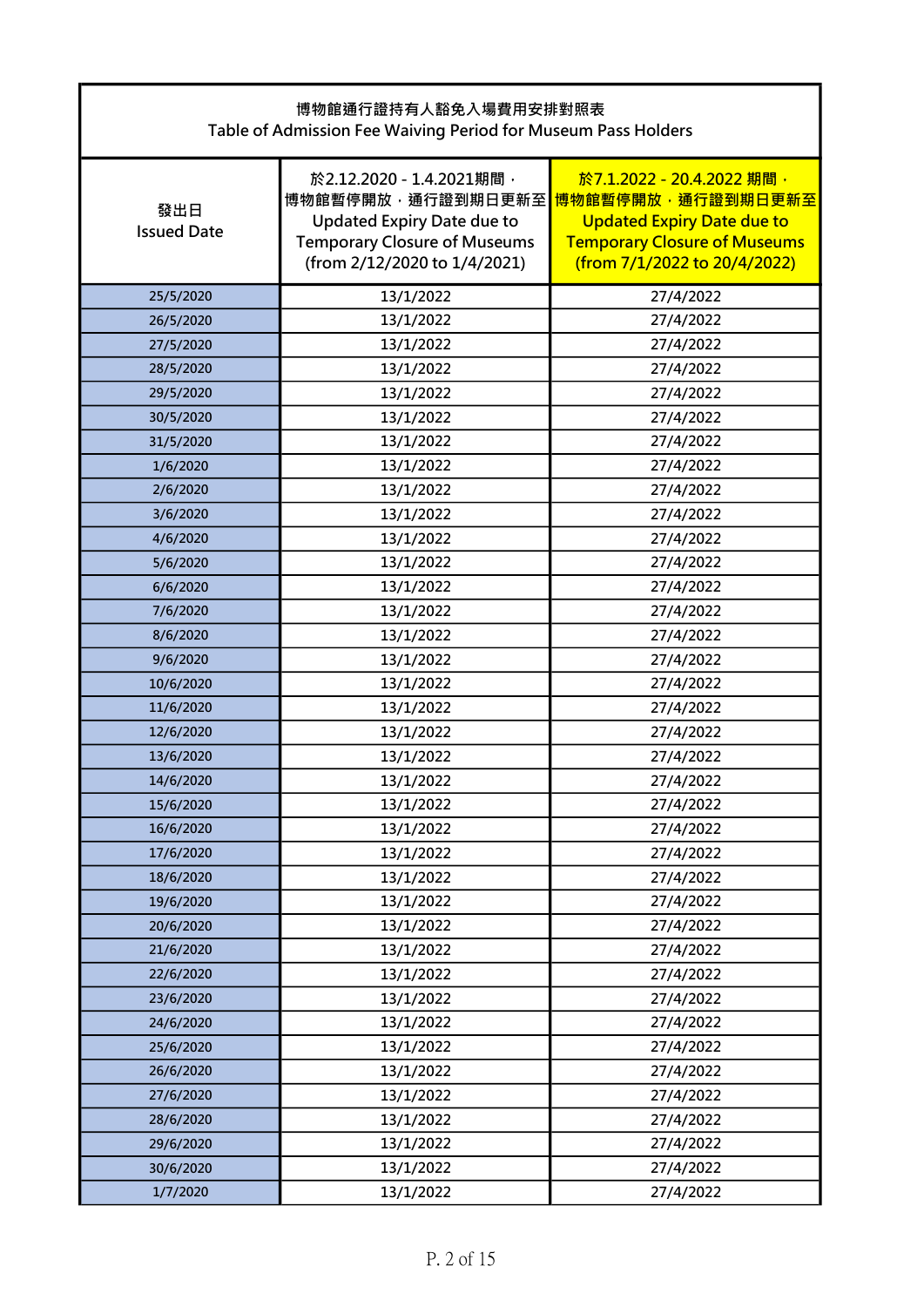| 博物館通行證持有人豁免入場費用安排對照表<br>Table of Admission Fee Waiving Period for Museum Pass Holders |                                                                                                                                                           |                                                                                                                                                            |
|---------------------------------------------------------------------------------------|-----------------------------------------------------------------------------------------------------------------------------------------------------------|------------------------------------------------------------------------------------------------------------------------------------------------------------|
| 發出日<br><b>Issued Date</b>                                                             | 於2.12.2020 - 1.4.2021期間,<br>博物館暫停開放,通行證到期日更新至<br><b>Updated Expiry Date due to</b><br><b>Temporary Closure of Museums</b><br>(from 2/12/2020 to 1/4/2021) | 於7.1.2022 - 20.4.2022 期間,<br>博物館暫停開放,通行證到期日更新至<br><b>Updated Expiry Date due to</b><br><b>Temporary Closure of Museums</b><br>(from 7/1/2022 to 20/4/2022) |
| 2/7/2020                                                                              | 14/1/2022                                                                                                                                                 | 28/4/2022                                                                                                                                                  |
| 3/7/2020                                                                              | 15/1/2022                                                                                                                                                 | 29/4/2022                                                                                                                                                  |
| 4/7/2020                                                                              | 16/1/2022                                                                                                                                                 | 30/4/2022                                                                                                                                                  |
| 5/7/2020                                                                              | 17/1/2022                                                                                                                                                 | 1/5/2022                                                                                                                                                   |
| 6/7/2020                                                                              | 18/1/2022                                                                                                                                                 | 2/5/2022                                                                                                                                                   |
| 7/7/2020                                                                              | 19/1/2022                                                                                                                                                 | 3/5/2022                                                                                                                                                   |
| 8/7/2020                                                                              | 20/1/2022                                                                                                                                                 | 4/5/2022                                                                                                                                                   |
| 9/7/2020                                                                              | 21/1/2022                                                                                                                                                 | 5/5/2022                                                                                                                                                   |
| 10/7/2020                                                                             | 22/1/2022                                                                                                                                                 | 6/5/2022                                                                                                                                                   |
| 11/7/2020                                                                             | 23/1/2022                                                                                                                                                 | 7/5/2022                                                                                                                                                   |
| 12/7/2020                                                                             | 24/1/2022                                                                                                                                                 | 8/5/2022                                                                                                                                                   |
| 13/7/2020                                                                             | 25/1/2022                                                                                                                                                 | 9/5/2022                                                                                                                                                   |
| 14/7/2020                                                                             | 26/1/2022                                                                                                                                                 | 10/5/2022                                                                                                                                                  |
| 9/9/2020                                                                              | 7/1/2022                                                                                                                                                  | 21/4/2022                                                                                                                                                  |
| 10/9/2020                                                                             | 8/1/2022                                                                                                                                                  | 22/4/2022                                                                                                                                                  |
| 11/9/2020                                                                             | 9/1/2022                                                                                                                                                  | 23/4/2022                                                                                                                                                  |
| 12/9/2020                                                                             | 10/1/2022                                                                                                                                                 | 24/4/2022                                                                                                                                                  |
| 13/9/2020                                                                             | 11/1/2022                                                                                                                                                 | 25/4/2022                                                                                                                                                  |
| 14/9/2020                                                                             | 12/1/2022                                                                                                                                                 | 26/4/2022                                                                                                                                                  |
| 15/9/2020                                                                             | 13/1/2022                                                                                                                                                 | 27/4/2022                                                                                                                                                  |
| 16/9/2020                                                                             | 14/1/2022                                                                                                                                                 | 28/4/2022                                                                                                                                                  |
| 17/9/2020                                                                             | 15/1/2022                                                                                                                                                 | 29/4/2022                                                                                                                                                  |
| 18/9/2020                                                                             | 16/1/2022                                                                                                                                                 | 30/4/2022                                                                                                                                                  |
| 19/9/2020                                                                             | 17/1/2022                                                                                                                                                 | 1/5/2022                                                                                                                                                   |
| 20/9/2020                                                                             | 18/1/2022                                                                                                                                                 | 2/5/2022                                                                                                                                                   |
| 21/9/2020                                                                             | 19/1/2022                                                                                                                                                 | 3/5/2022                                                                                                                                                   |
| 22/9/2020                                                                             | 20/1/2022                                                                                                                                                 | 4/5/2022                                                                                                                                                   |
| 23/9/2020                                                                             | 21/1/2022                                                                                                                                                 | 5/5/2022                                                                                                                                                   |
| 24/9/2020                                                                             | 22/1/2022                                                                                                                                                 | 6/5/2022                                                                                                                                                   |
| 25/9/2020                                                                             | 23/1/2022                                                                                                                                                 | 7/5/2022                                                                                                                                                   |
| 26/9/2020                                                                             | 24/1/2022                                                                                                                                                 | 8/5/2022                                                                                                                                                   |
| 27/9/2020                                                                             | 25/1/2022                                                                                                                                                 | 9/5/2022                                                                                                                                                   |
| 28/9/2020                                                                             | 26/1/2022                                                                                                                                                 | 10/5/2022                                                                                                                                                  |
| 29/9/2020                                                                             | 27/1/2022                                                                                                                                                 | 11/5/2022                                                                                                                                                  |
| 30/9/2020                                                                             | 28/1/2022                                                                                                                                                 | 12/5/2022                                                                                                                                                  |
| 1/10/2020                                                                             | 29/1/2022                                                                                                                                                 | 13/5/2022                                                                                                                                                  |
| 2/10/2020                                                                             | 30/1/2022                                                                                                                                                 | 14/5/2022                                                                                                                                                  |
| 3/10/2020                                                                             | 31/1/2022                                                                                                                                                 | 15/5/2022                                                                                                                                                  |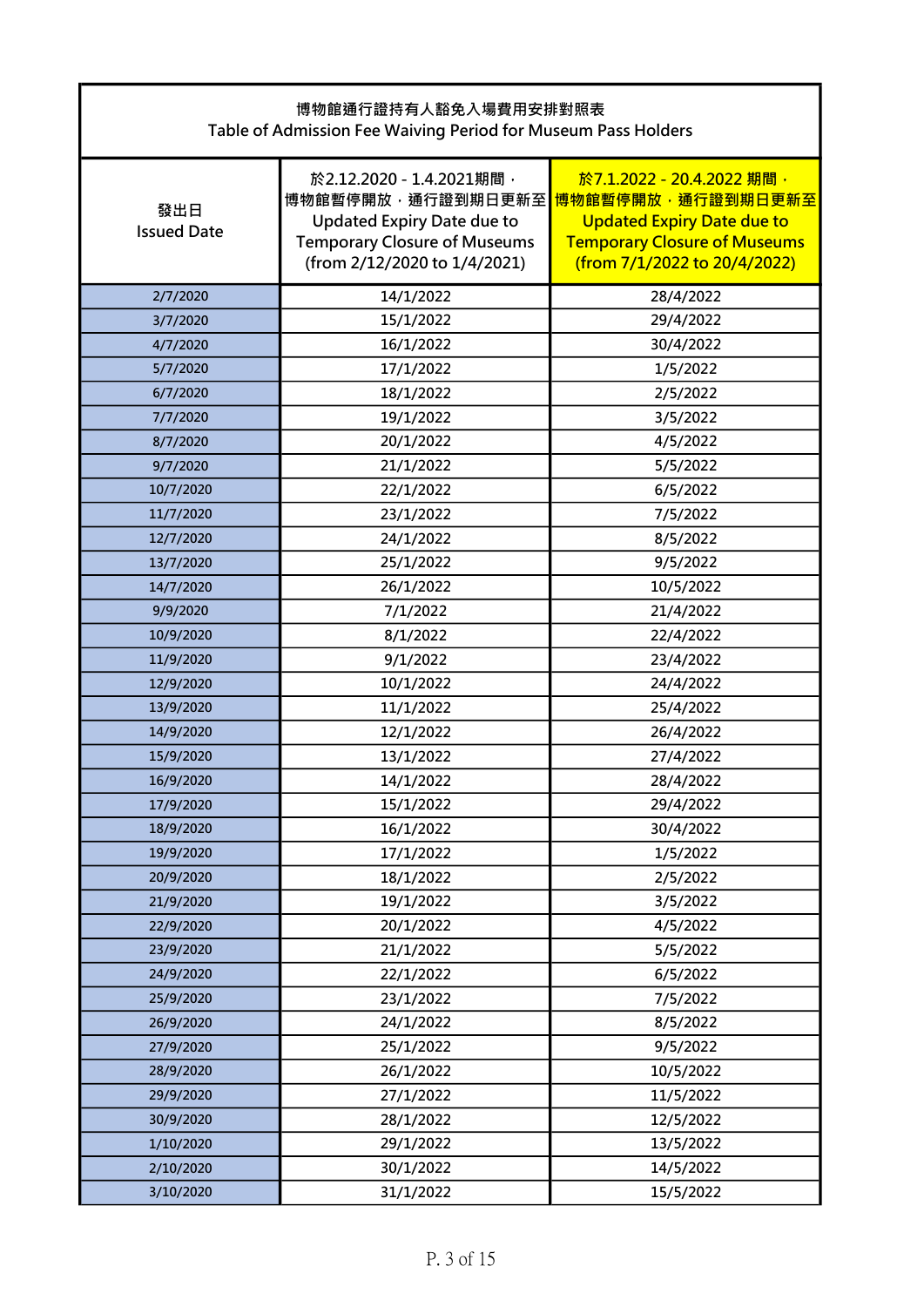| 博物館通行證持有人豁免入場費用安排對照表<br>Table of Admission Fee Waiving Period for Museum Pass Holders |                                                                                                                                                           |                                                                                                                                                            |
|---------------------------------------------------------------------------------------|-----------------------------------------------------------------------------------------------------------------------------------------------------------|------------------------------------------------------------------------------------------------------------------------------------------------------------|
| 發出日<br><b>Issued Date</b>                                                             | 於2.12.2020 - 1.4.2021期間,<br>博物館暫停開放,通行證到期日更新至<br><b>Updated Expiry Date due to</b><br><b>Temporary Closure of Museums</b><br>(from 2/12/2020 to 1/4/2021) | 於7.1.2022 - 20.4.2022 期間,<br>博物館暫停開放,通行證到期日更新至<br><b>Updated Expiry Date due to</b><br><b>Temporary Closure of Museums</b><br>(from 7/1/2022 to 20/4/2022) |
| 4/10/2020                                                                             | 1/2/2022                                                                                                                                                  | 16/5/2022                                                                                                                                                  |
| 5/10/2020                                                                             | 2/2/2022                                                                                                                                                  | 17/5/2022                                                                                                                                                  |
| 6/10/2020                                                                             | 3/2/2022                                                                                                                                                  | 18/5/2022                                                                                                                                                  |
| 7/10/2020                                                                             | 4/2/2022                                                                                                                                                  | 19/5/2022                                                                                                                                                  |
| 8/10/2020                                                                             | 5/2/2022                                                                                                                                                  | 20/5/2022                                                                                                                                                  |
| 9/10/2020                                                                             | 6/2/2022                                                                                                                                                  | 21/5/2022                                                                                                                                                  |
| 10/10/2020                                                                            | 7/2/2022                                                                                                                                                  | 22/5/2022                                                                                                                                                  |
| 11/10/2020                                                                            | 8/2/2022                                                                                                                                                  | 23/5/2022                                                                                                                                                  |
| 12/10/2020                                                                            | 9/2/2022                                                                                                                                                  | 24/5/2022                                                                                                                                                  |
| 13/10/2020                                                                            | 10/2/2022                                                                                                                                                 | 25/5/2022                                                                                                                                                  |
| 14/10/2020                                                                            | 11/2/2022                                                                                                                                                 | 26/5/2022                                                                                                                                                  |
| 15/10/2020                                                                            | 12/2/2022                                                                                                                                                 | 27/5/2022                                                                                                                                                  |
| 16/10/2020                                                                            | 13/2/2022                                                                                                                                                 | 28/5/2022                                                                                                                                                  |
| 17/10/2020                                                                            | 14/2/2022                                                                                                                                                 | 29/5/2022                                                                                                                                                  |
| 18/10/2020                                                                            | 15/2/2022                                                                                                                                                 | 30/5/2022                                                                                                                                                  |
| 19/10/2020                                                                            | 16/2/2022                                                                                                                                                 | 31/5/2022                                                                                                                                                  |
| 20/10/2020                                                                            | 17/2/2022                                                                                                                                                 | 1/6/2022                                                                                                                                                   |
| 21/10/2020                                                                            | 18/2/2022                                                                                                                                                 | 2/6/2022                                                                                                                                                   |
| 22/10/2020                                                                            | 19/2/2022                                                                                                                                                 | 3/6/2022                                                                                                                                                   |
| 23/10/2020                                                                            | 20/2/2022                                                                                                                                                 | 4/6/2022                                                                                                                                                   |
| 24/10/2020                                                                            | 21/2/2022                                                                                                                                                 | 5/6/2022                                                                                                                                                   |
| 25/10/2020                                                                            | 22/2/2022                                                                                                                                                 | 6/6/2022                                                                                                                                                   |
| 26/10/2020                                                                            | 23/2/2022                                                                                                                                                 | 7/6/2022                                                                                                                                                   |
| 27/10/2020                                                                            | 24/2/2022                                                                                                                                                 | 8/6/2022                                                                                                                                                   |
| 28/10/2020                                                                            | 25/2/2022                                                                                                                                                 | 9/6/2022                                                                                                                                                   |
| 29/10/2020                                                                            | 26/2/2022                                                                                                                                                 | 10/6/2022                                                                                                                                                  |
| 30/10/2020                                                                            | 27/2/2022                                                                                                                                                 | 11/6/2022                                                                                                                                                  |
| 31/10/2020                                                                            | 28/2/2022                                                                                                                                                 | 12/6/2022                                                                                                                                                  |
| 1/11/2020                                                                             | 1/3/2022                                                                                                                                                  | 13/6/2022                                                                                                                                                  |
| 2/11/2020                                                                             | 2/3/2022                                                                                                                                                  | 14/6/2022                                                                                                                                                  |
| 3/11/2020                                                                             | 3/3/2022                                                                                                                                                  | 15/6/2022                                                                                                                                                  |
| 4/11/2020                                                                             | 4/3/2022                                                                                                                                                  | 16/6/2022                                                                                                                                                  |
| 5/11/2020                                                                             | 5/3/2022                                                                                                                                                  | 17/6/2022                                                                                                                                                  |
| 6/11/2020                                                                             | 6/3/2022                                                                                                                                                  | 18/6/2022                                                                                                                                                  |
| 7/11/2020                                                                             | 7/3/2022                                                                                                                                                  | 19/6/2022                                                                                                                                                  |
| 8/11/2020                                                                             | 8/3/2022                                                                                                                                                  | 20/6/2022                                                                                                                                                  |
| 9/11/2020                                                                             | 9/3/2022                                                                                                                                                  | 21/6/2022                                                                                                                                                  |
| 10/11/2020                                                                            | 10/3/2022                                                                                                                                                 | 22/6/2022                                                                                                                                                  |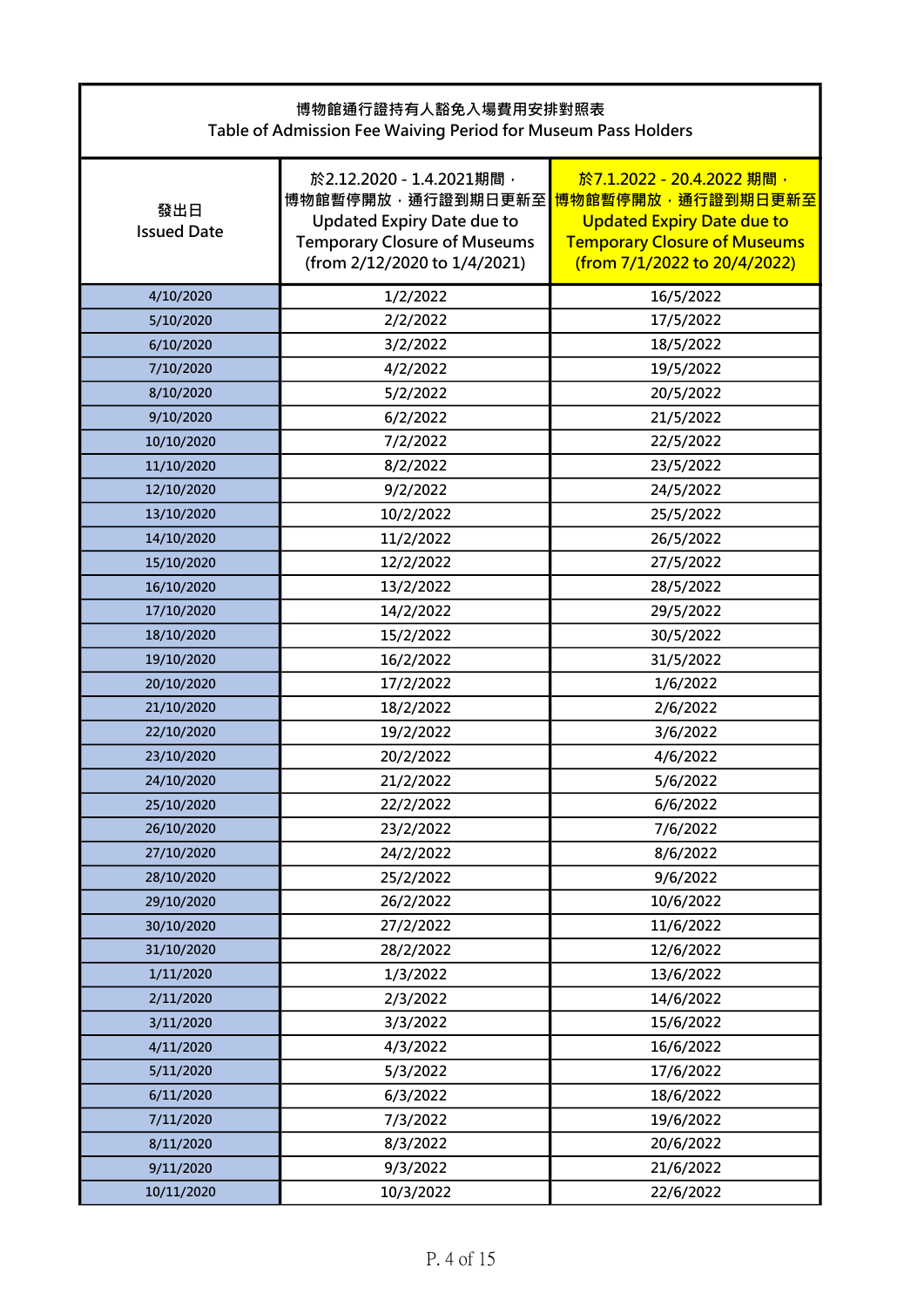| 博物館通行證持有人豁免入場費用安排對照表<br>Table of Admission Fee Waiving Period for Museum Pass Holders |                                                                                                                                                           |                                                                                                                                                            |
|---------------------------------------------------------------------------------------|-----------------------------------------------------------------------------------------------------------------------------------------------------------|------------------------------------------------------------------------------------------------------------------------------------------------------------|
| 發出日<br><b>Issued Date</b>                                                             | 於2.12.2020 - 1.4.2021期間,<br>博物館暫停開放,通行證到期日更新至<br><b>Updated Expiry Date due to</b><br><b>Temporary Closure of Museums</b><br>(from 2/12/2020 to 1/4/2021) | 於7.1.2022 - 20.4.2022 期間,<br>博物館暫停開放,通行證到期日更新至<br><b>Updated Expiry Date due to</b><br><b>Temporary Closure of Museums</b><br>(from 7/1/2022 to 20/4/2022) |
| 11/11/2020                                                                            | 11/3/2022                                                                                                                                                 | 23/6/2022                                                                                                                                                  |
| 12/11/2020                                                                            | 12/3/2022                                                                                                                                                 | 24/6/2022                                                                                                                                                  |
| 13/11/2020                                                                            | 13/3/2022                                                                                                                                                 | 25/6/2022                                                                                                                                                  |
| 14/11/2020                                                                            | 14/3/2022                                                                                                                                                 | 26/6/2022                                                                                                                                                  |
| 15/11/2020                                                                            | 15/3/2022                                                                                                                                                 | 27/6/2022                                                                                                                                                  |
| 16/11/2020                                                                            | 16/3/2022                                                                                                                                                 | 28/6/2022                                                                                                                                                  |
| 17/11/2020                                                                            | 17/3/2022                                                                                                                                                 | 29/6/2022                                                                                                                                                  |
| 18/11/2020                                                                            | 18/3/2022                                                                                                                                                 | 30/6/2022                                                                                                                                                  |
| 19/11/2020                                                                            | 19/3/2022                                                                                                                                                 | 1/7/2022                                                                                                                                                   |
| 20/11/2020                                                                            | 20/3/2022                                                                                                                                                 | 2/7/2022                                                                                                                                                   |
| 21/11/2020                                                                            | 21/3/2022                                                                                                                                                 | 3/7/2022                                                                                                                                                   |
| 22/11/2020                                                                            | 22/3/2022                                                                                                                                                 | 4/7/2022                                                                                                                                                   |
| 23/11/2020                                                                            | 23/3/2022                                                                                                                                                 | 5/7/2022                                                                                                                                                   |
| 24/11/2020                                                                            | 24/3/2022                                                                                                                                                 | 6/7/2022                                                                                                                                                   |
| 25/11/2020                                                                            | 25/3/2022                                                                                                                                                 | 7/7/2022                                                                                                                                                   |
| 26/11/2020                                                                            | 26/3/2022                                                                                                                                                 | 8/7/2022                                                                                                                                                   |
| 27/11/2020                                                                            | 27/3/2022                                                                                                                                                 | 9/7/2022                                                                                                                                                   |
| 28/11/2020                                                                            | 28/3/2022                                                                                                                                                 | 10/7/2022                                                                                                                                                  |
| 29/11/2020                                                                            | 29/3/2022                                                                                                                                                 | 11/7/2022                                                                                                                                                  |
| 30/11/2020                                                                            | 30/3/2022                                                                                                                                                 | 12/7/2022                                                                                                                                                  |
| 1/12/2020                                                                             | 31/3/2022                                                                                                                                                 | 13/7/2022                                                                                                                                                  |
| 8/1/2021                                                                              |                                                                                                                                                           | 21/4/2022                                                                                                                                                  |
| 9/1/2021                                                                              |                                                                                                                                                           | 22/4/2022                                                                                                                                                  |
| 10/1/2021                                                                             |                                                                                                                                                           | 23/4/2022                                                                                                                                                  |
| 11/1/2021                                                                             |                                                                                                                                                           | 24/4/2022                                                                                                                                                  |
| 12/1/2021                                                                             |                                                                                                                                                           | 25/4/2022                                                                                                                                                  |
| 13/1/2021                                                                             |                                                                                                                                                           | 26/4/2022                                                                                                                                                  |
| 14/1/2021                                                                             |                                                                                                                                                           | 27/4/2022                                                                                                                                                  |
| 15/1/2021                                                                             |                                                                                                                                                           | 28/4/2022                                                                                                                                                  |
| 16/1/2021                                                                             |                                                                                                                                                           | 29/4/2022                                                                                                                                                  |
| 17/1/2021                                                                             |                                                                                                                                                           | 30/4/2022                                                                                                                                                  |
| 18/1/2021                                                                             |                                                                                                                                                           | 1/5/2022                                                                                                                                                   |
| 19/1/2021                                                                             |                                                                                                                                                           | 2/5/2022                                                                                                                                                   |
| 20/1/2021                                                                             |                                                                                                                                                           | 3/5/2022                                                                                                                                                   |
| 21/1/2021                                                                             |                                                                                                                                                           | 4/5/2022                                                                                                                                                   |
| 22/1/2021                                                                             |                                                                                                                                                           | 5/5/2022                                                                                                                                                   |
| 23/1/2021                                                                             |                                                                                                                                                           | 6/5/2022                                                                                                                                                   |
| 24/1/2021                                                                             |                                                                                                                                                           | 7/5/2022                                                                                                                                                   |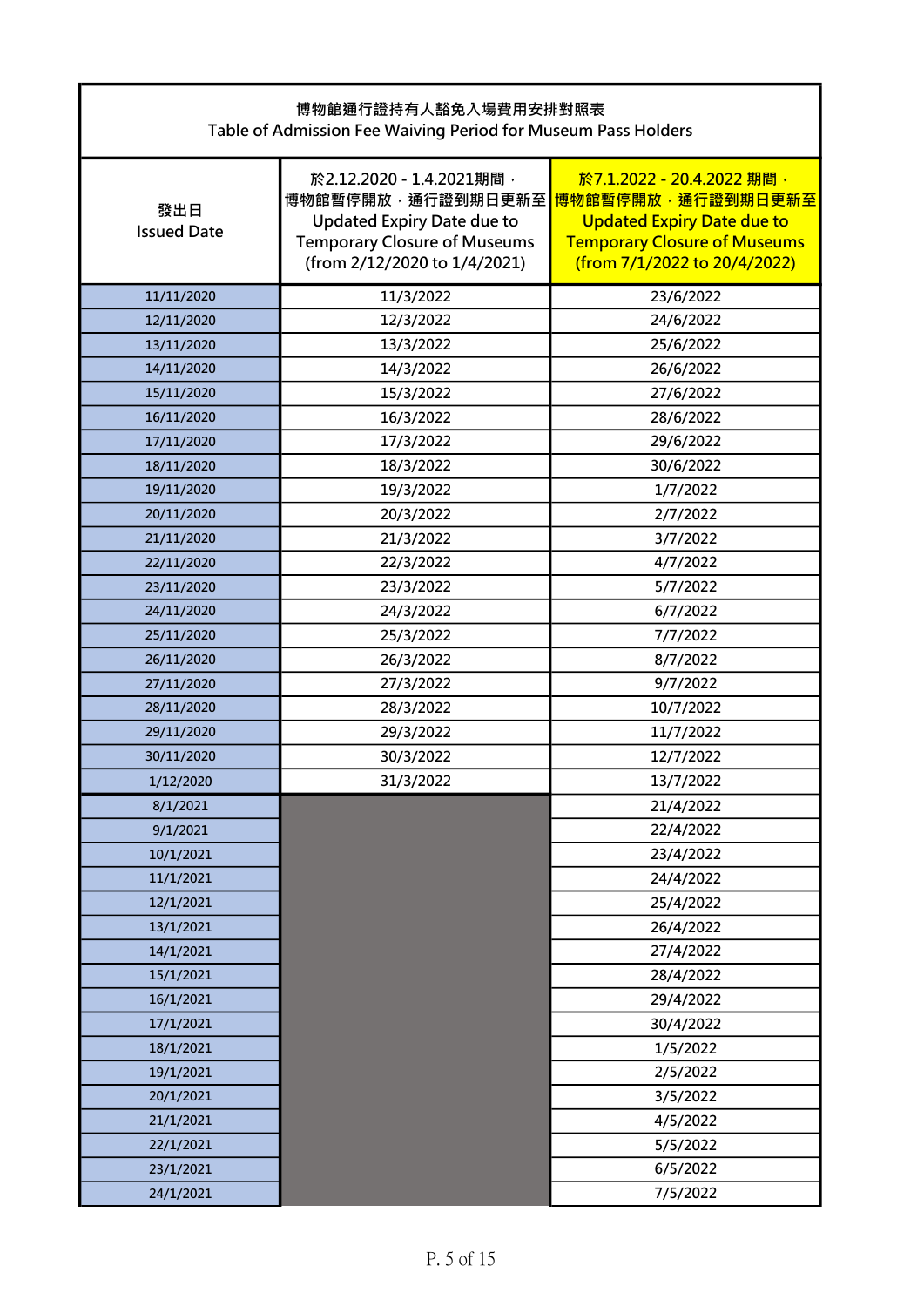| 博物館通行證持有人豁免入場費用安排對照表<br>Table of Admission Fee Waiving Period for Museum Pass Holders |                                                                                                                                                           |                                                                                                                                                            |
|---------------------------------------------------------------------------------------|-----------------------------------------------------------------------------------------------------------------------------------------------------------|------------------------------------------------------------------------------------------------------------------------------------------------------------|
| 發出日<br><b>Issued Date</b>                                                             | 於2.12.2020 - 1.4.2021期間,<br>博物館暫停開放,通行證到期日更新至<br><b>Updated Expiry Date due to</b><br><b>Temporary Closure of Museums</b><br>(from 2/12/2020 to 1/4/2021) | 於7.1.2022 - 20.4.2022 期間,<br>博物館暫停開放,通行證到期日更新至<br><b>Updated Expiry Date due to</b><br><b>Temporary Closure of Museums</b><br>(from 7/1/2022 to 20/4/2022) |
| 25/1/2021                                                                             |                                                                                                                                                           | 8/5/2022                                                                                                                                                   |
| 26/1/2021                                                                             |                                                                                                                                                           | 9/5/2022                                                                                                                                                   |
| 27/1/2021                                                                             |                                                                                                                                                           | 10/5/2022                                                                                                                                                  |
| 28/1/2021                                                                             |                                                                                                                                                           | 11/5/2022                                                                                                                                                  |
| 29/1/2021                                                                             |                                                                                                                                                           | 12/5/2022                                                                                                                                                  |
| 30/1/2021                                                                             |                                                                                                                                                           | 13/5/2022                                                                                                                                                  |
| 31/1/2021                                                                             |                                                                                                                                                           | 14/5/2022                                                                                                                                                  |
| 1/2/2021                                                                              |                                                                                                                                                           | 15/5/2022                                                                                                                                                  |
| 2/2/2021                                                                              |                                                                                                                                                           | 16/5/2022                                                                                                                                                  |
| 3/2/2021                                                                              |                                                                                                                                                           | 17/5/2022                                                                                                                                                  |
| 4/2/2021                                                                              |                                                                                                                                                           | 18/5/2022                                                                                                                                                  |
| 5/2/2021                                                                              |                                                                                                                                                           | 19/5/2022                                                                                                                                                  |
| 6/2/2021                                                                              |                                                                                                                                                           | 20/5/2022                                                                                                                                                  |
| 7/2/2021                                                                              |                                                                                                                                                           | 21/5/2022                                                                                                                                                  |
| 8/2/2021                                                                              |                                                                                                                                                           | 22/5/2022                                                                                                                                                  |
| 9/2/2021                                                                              |                                                                                                                                                           | 23/5/2022                                                                                                                                                  |
| 10/2/2021                                                                             |                                                                                                                                                           | 24/5/2022                                                                                                                                                  |
| 11/2/2021                                                                             |                                                                                                                                                           | 25/5/2022                                                                                                                                                  |
| 12/2/2021                                                                             |                                                                                                                                                           | 26/5/2022                                                                                                                                                  |
| 13/2/2021                                                                             |                                                                                                                                                           | 27/5/2022                                                                                                                                                  |
| 14/2/2021                                                                             |                                                                                                                                                           | 28/5/2022                                                                                                                                                  |
| 15/2/2021                                                                             |                                                                                                                                                           | 29/5/2022                                                                                                                                                  |
| 16/2/2021                                                                             |                                                                                                                                                           | 30/5/2022                                                                                                                                                  |
| 17/2/2021                                                                             |                                                                                                                                                           | 31/5/2022                                                                                                                                                  |
| 18/2/2021                                                                             |                                                                                                                                                           | 1/6/2022                                                                                                                                                   |
| 19/2/2021                                                                             |                                                                                                                                                           | 2/6/2022                                                                                                                                                   |
| 20/2/2021                                                                             |                                                                                                                                                           | 3/6/2022                                                                                                                                                   |
| 21/2/2021                                                                             |                                                                                                                                                           | 4/6/2022                                                                                                                                                   |
| 22/2/2021                                                                             |                                                                                                                                                           | 5/6/2022                                                                                                                                                   |
| 23/2/2021                                                                             |                                                                                                                                                           | 6/6/2022                                                                                                                                                   |
| 24/2/2021                                                                             |                                                                                                                                                           | 7/6/2022                                                                                                                                                   |
| 25/2/2021                                                                             |                                                                                                                                                           | 8/6/2022                                                                                                                                                   |
| 26/2/2021                                                                             |                                                                                                                                                           | 9/6/2022                                                                                                                                                   |
| 27/2/2021                                                                             |                                                                                                                                                           | 10/6/2022                                                                                                                                                  |
| 28/2/2021                                                                             |                                                                                                                                                           | 11/6/2022                                                                                                                                                  |
| 1/3/2021                                                                              |                                                                                                                                                           | 12/6/2022                                                                                                                                                  |
| 2/3/2021                                                                              |                                                                                                                                                           | 13/6/2022                                                                                                                                                  |
| 3/3/2021                                                                              |                                                                                                                                                           | 14/6/2022                                                                                                                                                  |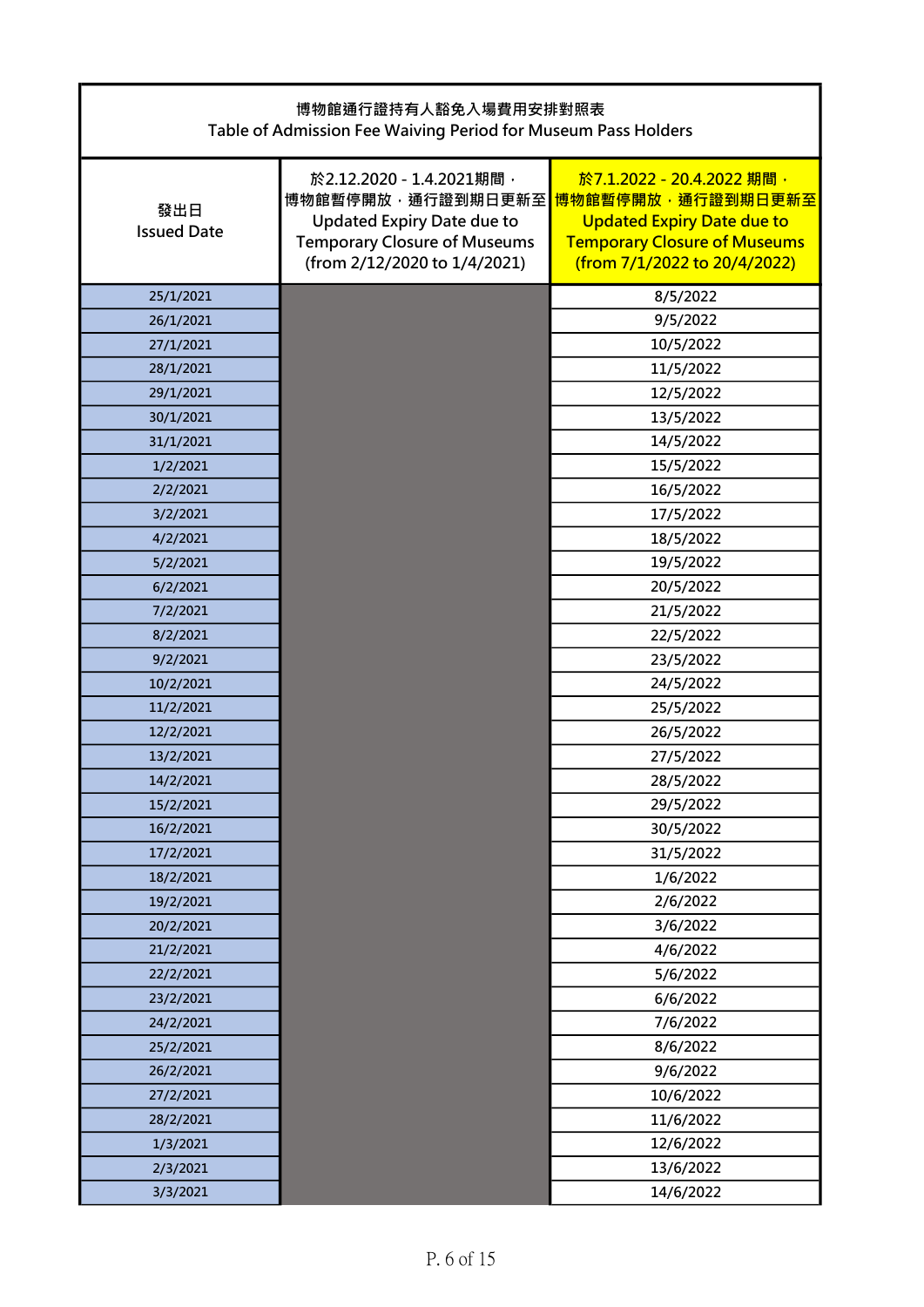| 博物館通行證持有人豁免入場費用安排對照表<br>Table of Admission Fee Waiving Period for Museum Pass Holders |                                                                                                                                                           |                                                                                                                                                            |
|---------------------------------------------------------------------------------------|-----------------------------------------------------------------------------------------------------------------------------------------------------------|------------------------------------------------------------------------------------------------------------------------------------------------------------|
| 發出日<br><b>Issued Date</b>                                                             | 於2.12.2020 - 1.4.2021期間,<br>博物館暫停開放,通行證到期日更新至<br><b>Updated Expiry Date due to</b><br><b>Temporary Closure of Museums</b><br>(from 2/12/2020 to 1/4/2021) | 於7.1.2022 - 20.4.2022 期間,<br>博物館暫停開放,通行證到期日更新至<br><b>Updated Expiry Date due to</b><br><b>Temporary Closure of Museums</b><br>(from 7/1/2022 to 20/4/2022) |
| 4/3/2021                                                                              |                                                                                                                                                           | 15/6/2022                                                                                                                                                  |
| 5/3/2021                                                                              |                                                                                                                                                           | 16/6/2022                                                                                                                                                  |
| 6/3/2021                                                                              |                                                                                                                                                           | 17/6/2022                                                                                                                                                  |
| 7/3/2021                                                                              |                                                                                                                                                           | 18/6/2022                                                                                                                                                  |
| 8/3/2021                                                                              |                                                                                                                                                           | 19/6/2022                                                                                                                                                  |
| 9/3/2021                                                                              |                                                                                                                                                           | 20/6/2022                                                                                                                                                  |
| 10/3/2021                                                                             |                                                                                                                                                           | 21/6/2022                                                                                                                                                  |
| 11/3/2021                                                                             |                                                                                                                                                           | 22/6/2022                                                                                                                                                  |
| 12/3/2021                                                                             |                                                                                                                                                           | 23/6/2022                                                                                                                                                  |
| 13/3/2021                                                                             |                                                                                                                                                           | 24/6/2022                                                                                                                                                  |
| 14/3/2021                                                                             |                                                                                                                                                           | 25/6/2022                                                                                                                                                  |
| 15/3/2021                                                                             |                                                                                                                                                           | 26/6/2022                                                                                                                                                  |
| 16/3/2021                                                                             |                                                                                                                                                           | 27/6/2022                                                                                                                                                  |
| 17/3/2021                                                                             |                                                                                                                                                           | 28/6/2022                                                                                                                                                  |
| 18/3/2021                                                                             |                                                                                                                                                           | 29/6/2022                                                                                                                                                  |
| 19/3/2021                                                                             |                                                                                                                                                           | 30/6/2022                                                                                                                                                  |
| 20/3/2021                                                                             |                                                                                                                                                           | 1/7/2022                                                                                                                                                   |
| 21/3/2021                                                                             |                                                                                                                                                           | 2/7/2022                                                                                                                                                   |
| 22/3/2021                                                                             |                                                                                                                                                           | 3/7/2022                                                                                                                                                   |
| 23/3/2021                                                                             |                                                                                                                                                           | 4/7/2022                                                                                                                                                   |
| 24/3/2021                                                                             |                                                                                                                                                           | 5/7/2022                                                                                                                                                   |
| 25/3/2021                                                                             |                                                                                                                                                           | 6/7/2022                                                                                                                                                   |
| 26/3/2021                                                                             |                                                                                                                                                           | 7/7/2022                                                                                                                                                   |
| 27/3/2021                                                                             |                                                                                                                                                           | 8/7/2022                                                                                                                                                   |
| 28/3/2021                                                                             |                                                                                                                                                           | 9/7/2022                                                                                                                                                   |
| 29/3/2021                                                                             |                                                                                                                                                           | 10/7/2022                                                                                                                                                  |
| 30/3/2021                                                                             |                                                                                                                                                           | 11/7/2022                                                                                                                                                  |
| 31/3/2021                                                                             |                                                                                                                                                           | 12/7/2022                                                                                                                                                  |
| 1/4/2021                                                                              |                                                                                                                                                           | 13/7/2022                                                                                                                                                  |
| 2/4/2021                                                                              |                                                                                                                                                           | 14/7/2022                                                                                                                                                  |
| 3/4/2021                                                                              |                                                                                                                                                           | 15/7/2022                                                                                                                                                  |
| 4/4/2021                                                                              |                                                                                                                                                           | 16/7/2022                                                                                                                                                  |
| 5/4/2021                                                                              |                                                                                                                                                           | 17/7/2022                                                                                                                                                  |
| 6/4/2021                                                                              |                                                                                                                                                           | 18/7/2022                                                                                                                                                  |
| 7/4/2021                                                                              |                                                                                                                                                           | 19/7/2022                                                                                                                                                  |
| 8/4/2021                                                                              |                                                                                                                                                           | 20/7/2022                                                                                                                                                  |
| 9/4/2021                                                                              |                                                                                                                                                           | 21/7/2022                                                                                                                                                  |
| 10/4/2021                                                                             |                                                                                                                                                           | 22/7/2022                                                                                                                                                  |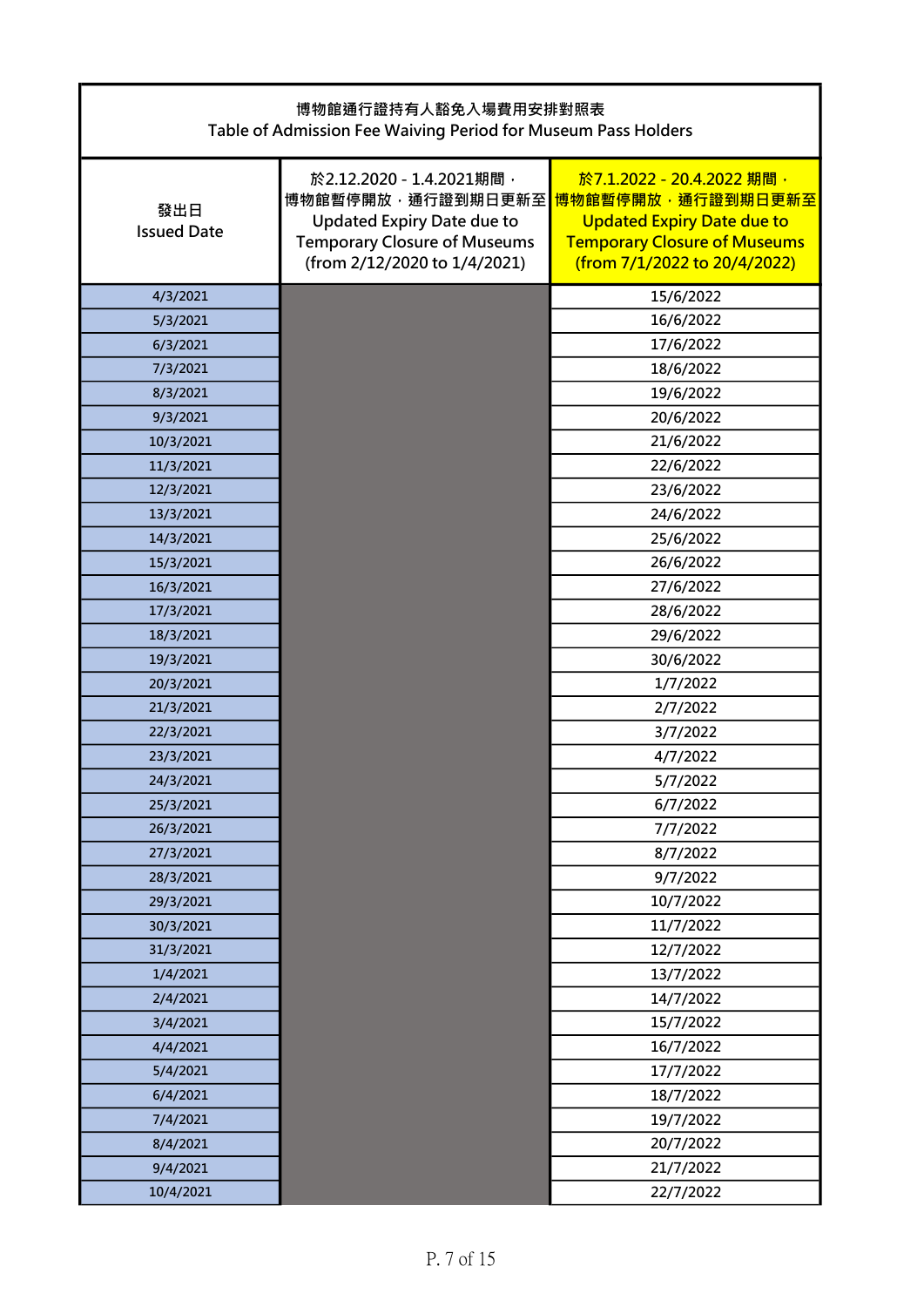| 博物館通行證持有人豁免入場費用安排對照表<br>Table of Admission Fee Waiving Period for Museum Pass Holders |                                                                                                                                                           |                                                                                                                                                            |
|---------------------------------------------------------------------------------------|-----------------------------------------------------------------------------------------------------------------------------------------------------------|------------------------------------------------------------------------------------------------------------------------------------------------------------|
| 發出日<br><b>Issued Date</b>                                                             | 於2.12.2020 - 1.4.2021期間,<br>博物館暫停開放,通行證到期日更新至<br><b>Updated Expiry Date due to</b><br><b>Temporary Closure of Museums</b><br>(from 2/12/2020 to 1/4/2021) | 於7.1.2022 - 20.4.2022 期間,<br>博物館暫停開放,通行證到期日更新至<br><b>Updated Expiry Date due to</b><br><b>Temporary Closure of Museums</b><br>(from 7/1/2022 to 20/4/2022) |
| 11/4/2021                                                                             |                                                                                                                                                           | 23/7/2022                                                                                                                                                  |
| 12/4/2021                                                                             |                                                                                                                                                           | 24/7/2022                                                                                                                                                  |
| 13/4/2021                                                                             |                                                                                                                                                           | 25/7/2022                                                                                                                                                  |
| 14/4/2021                                                                             |                                                                                                                                                           | 26/7/2022                                                                                                                                                  |
| 15/4/2021                                                                             |                                                                                                                                                           | 27/7/2022                                                                                                                                                  |
| 16/4/2021                                                                             |                                                                                                                                                           | 28/7/2022                                                                                                                                                  |
| 17/4/2021                                                                             |                                                                                                                                                           | 29/7/2022                                                                                                                                                  |
| 18/4/2021                                                                             |                                                                                                                                                           | 30/7/2022                                                                                                                                                  |
| 19/4/2021                                                                             |                                                                                                                                                           | 31/7/2022                                                                                                                                                  |
| 20/4/2021                                                                             |                                                                                                                                                           | 1/8/2022                                                                                                                                                   |
| 21/4/2021                                                                             |                                                                                                                                                           | 2/8/2022                                                                                                                                                   |
| 22/4/2021                                                                             |                                                                                                                                                           | 3/8/2022                                                                                                                                                   |
| 23/4/2021                                                                             |                                                                                                                                                           | 4/8/2022                                                                                                                                                   |
| 24/4/2021                                                                             |                                                                                                                                                           | 5/8/2022                                                                                                                                                   |
| 25/4/2021                                                                             |                                                                                                                                                           | 6/8/2022                                                                                                                                                   |
| 26/4/2021                                                                             |                                                                                                                                                           | 7/8/2022                                                                                                                                                   |
| 27/4/2021                                                                             |                                                                                                                                                           | 8/8/2022                                                                                                                                                   |
| 28/4/2021                                                                             |                                                                                                                                                           | 9/8/2022                                                                                                                                                   |
| 29/4/2021                                                                             |                                                                                                                                                           | 10/8/2022                                                                                                                                                  |
| 30/4/2021                                                                             |                                                                                                                                                           | 11/8/2022                                                                                                                                                  |
| 1/5/2021                                                                              |                                                                                                                                                           | 12/8/2022                                                                                                                                                  |
| 2/5/2021                                                                              |                                                                                                                                                           | 13/8/2022                                                                                                                                                  |
| 3/5/2021                                                                              |                                                                                                                                                           | 14/8/2022                                                                                                                                                  |
| 4/5/2021                                                                              |                                                                                                                                                           | 15/8/2022                                                                                                                                                  |
| 5/5/2021                                                                              |                                                                                                                                                           | 16/8/2022                                                                                                                                                  |
| 6/5/2021                                                                              |                                                                                                                                                           | 17/8/2022                                                                                                                                                  |
| 7/5/2021                                                                              |                                                                                                                                                           | 18/8/2022                                                                                                                                                  |
| 8/5/2021                                                                              |                                                                                                                                                           | 19/8/2022                                                                                                                                                  |
| 9/5/2021                                                                              |                                                                                                                                                           | 20/8/2022                                                                                                                                                  |
| 10/5/2021                                                                             |                                                                                                                                                           | 21/8/2022                                                                                                                                                  |
| 11/5/2021                                                                             |                                                                                                                                                           | 22/8/2022                                                                                                                                                  |
| 12/5/2021                                                                             |                                                                                                                                                           | 23/8/2022                                                                                                                                                  |
| 13/5/2021                                                                             |                                                                                                                                                           | 24/8/2022                                                                                                                                                  |
| 14/5/2021                                                                             |                                                                                                                                                           | 25/8/2022                                                                                                                                                  |
| 15/5/2021                                                                             |                                                                                                                                                           | 26/8/2022                                                                                                                                                  |
| 16/5/2021                                                                             |                                                                                                                                                           | 27/8/2022                                                                                                                                                  |
| 17/5/2021                                                                             |                                                                                                                                                           | 28/8/2022                                                                                                                                                  |
| 18/5/2021                                                                             |                                                                                                                                                           | 29/8/2022                                                                                                                                                  |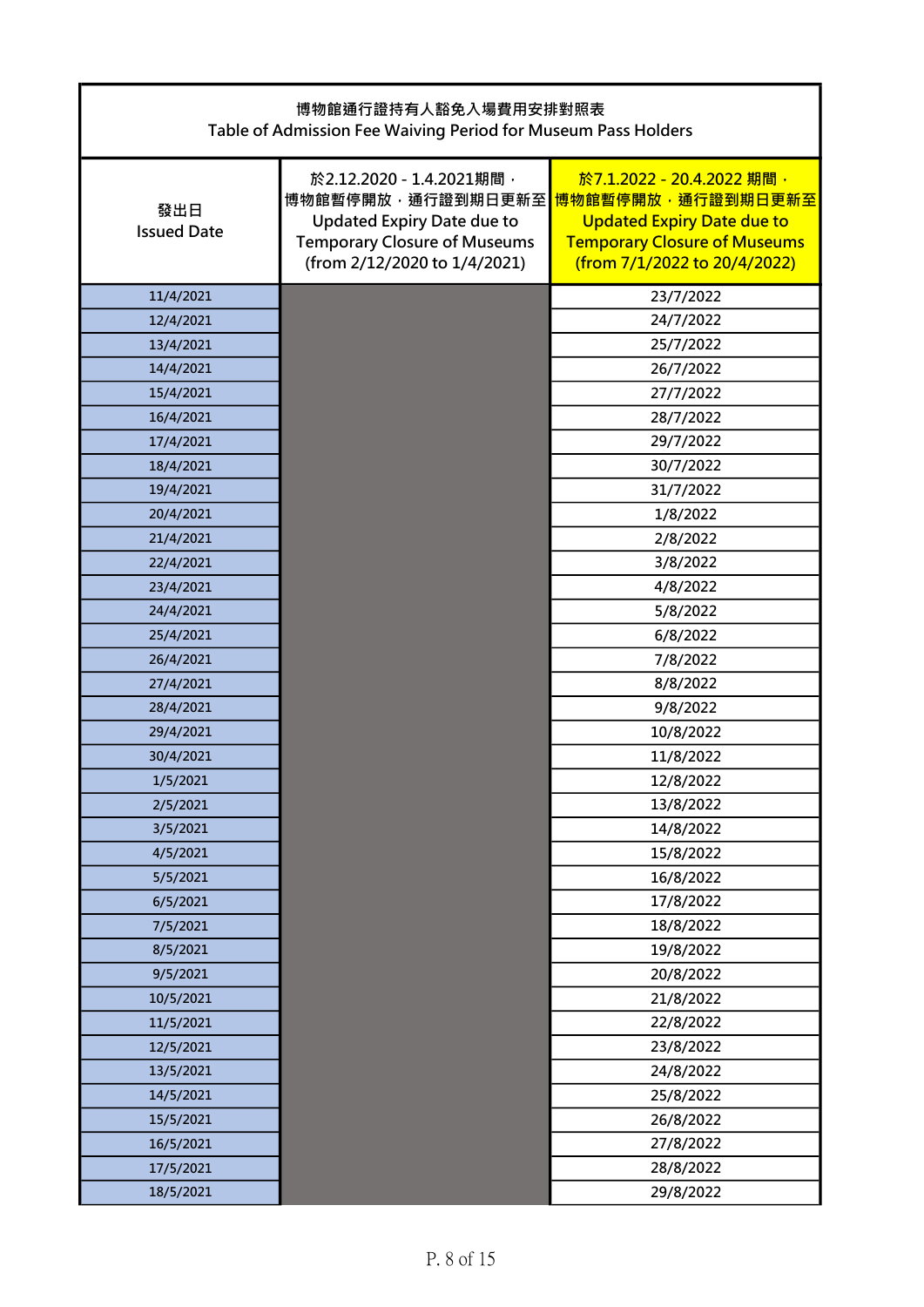| 博物館通行證持有人豁免入場費用安排對照表<br>Table of Admission Fee Waiving Period for Museum Pass Holders |                                                                                                                                                           |                                                                                                                                                            |
|---------------------------------------------------------------------------------------|-----------------------------------------------------------------------------------------------------------------------------------------------------------|------------------------------------------------------------------------------------------------------------------------------------------------------------|
| 發出日<br><b>Issued Date</b>                                                             | 於2.12.2020 - 1.4.2021期間,<br>博物館暫停開放,通行證到期日更新至<br><b>Updated Expiry Date due to</b><br><b>Temporary Closure of Museums</b><br>(from 2/12/2020 to 1/4/2021) | 於7.1.2022 - 20.4.2022 期間,<br>博物館暫停開放,通行證到期日更新至<br><b>Updated Expiry Date due to</b><br><b>Temporary Closure of Museums</b><br>(from 7/1/2022 to 20/4/2022) |
| 19/5/2021                                                                             |                                                                                                                                                           | 30/8/2022                                                                                                                                                  |
| 20/5/2021                                                                             |                                                                                                                                                           | 31/8/2022                                                                                                                                                  |
| 21/5/2021                                                                             |                                                                                                                                                           | 1/9/2022                                                                                                                                                   |
| 22/5/2021                                                                             |                                                                                                                                                           | 2/9/2022                                                                                                                                                   |
| 23/5/2021                                                                             |                                                                                                                                                           | 3/9/2022                                                                                                                                                   |
| 24/5/2021                                                                             |                                                                                                                                                           | 4/9/2022                                                                                                                                                   |
| 25/5/2021                                                                             |                                                                                                                                                           | 5/9/2022                                                                                                                                                   |
| 26/5/2021                                                                             |                                                                                                                                                           | 6/9/2022                                                                                                                                                   |
| 27/5/2021                                                                             |                                                                                                                                                           | 7/9/2022                                                                                                                                                   |
| 28/5/2021                                                                             |                                                                                                                                                           | 8/9/2022                                                                                                                                                   |
| 29/5/2021                                                                             |                                                                                                                                                           | 9/9/2022                                                                                                                                                   |
| 30/5/2021                                                                             |                                                                                                                                                           | 10/9/2022                                                                                                                                                  |
| 31/5/2021                                                                             |                                                                                                                                                           | 11/9/2022                                                                                                                                                  |
| 1/6/2021                                                                              |                                                                                                                                                           | 12/9/2022                                                                                                                                                  |
| 2/6/2021                                                                              |                                                                                                                                                           | 13/9/2022                                                                                                                                                  |
| 3/6/2021                                                                              |                                                                                                                                                           | 14/9/2022                                                                                                                                                  |
| 4/6/2021                                                                              |                                                                                                                                                           | 15/9/2022                                                                                                                                                  |
| 5/6/2021                                                                              |                                                                                                                                                           | 16/9/2022                                                                                                                                                  |
| 6/6/2021                                                                              |                                                                                                                                                           | 17/9/2022                                                                                                                                                  |
| 7/6/2021                                                                              |                                                                                                                                                           | 18/9/2022                                                                                                                                                  |
| 8/6/2021                                                                              |                                                                                                                                                           | 19/9/2022                                                                                                                                                  |
| 9/6/2021                                                                              |                                                                                                                                                           | 20/9/2022                                                                                                                                                  |
| 10/6/2021                                                                             |                                                                                                                                                           | 21/9/2022                                                                                                                                                  |
| 11/6/2021                                                                             |                                                                                                                                                           | 22/9/2022                                                                                                                                                  |
| 12/6/2021                                                                             |                                                                                                                                                           | 23/9/2022                                                                                                                                                  |
| 13/6/2021                                                                             |                                                                                                                                                           | 24/9/2022                                                                                                                                                  |
| 14/6/2021                                                                             |                                                                                                                                                           | 25/9/2022                                                                                                                                                  |
| 15/6/2021                                                                             |                                                                                                                                                           | 26/9/2022                                                                                                                                                  |
| 16/6/2021                                                                             |                                                                                                                                                           | 27/9/2022                                                                                                                                                  |
| 17/6/2021                                                                             |                                                                                                                                                           | 28/9/2022                                                                                                                                                  |
| 18/6/2021                                                                             |                                                                                                                                                           | 29/9/2022                                                                                                                                                  |
| 19/6/2021                                                                             |                                                                                                                                                           | 30/9/2022                                                                                                                                                  |
| 20/6/2021                                                                             |                                                                                                                                                           | 1/10/2022                                                                                                                                                  |
| 21/6/2021                                                                             |                                                                                                                                                           | 2/10/2022                                                                                                                                                  |
| 22/6/2021                                                                             |                                                                                                                                                           | 3/10/2022                                                                                                                                                  |
| 23/6/2021                                                                             |                                                                                                                                                           | 4/10/2022                                                                                                                                                  |
| 24/6/2021                                                                             |                                                                                                                                                           | 5/10/2022                                                                                                                                                  |
| 25/6/2021                                                                             |                                                                                                                                                           | 6/10/2022                                                                                                                                                  |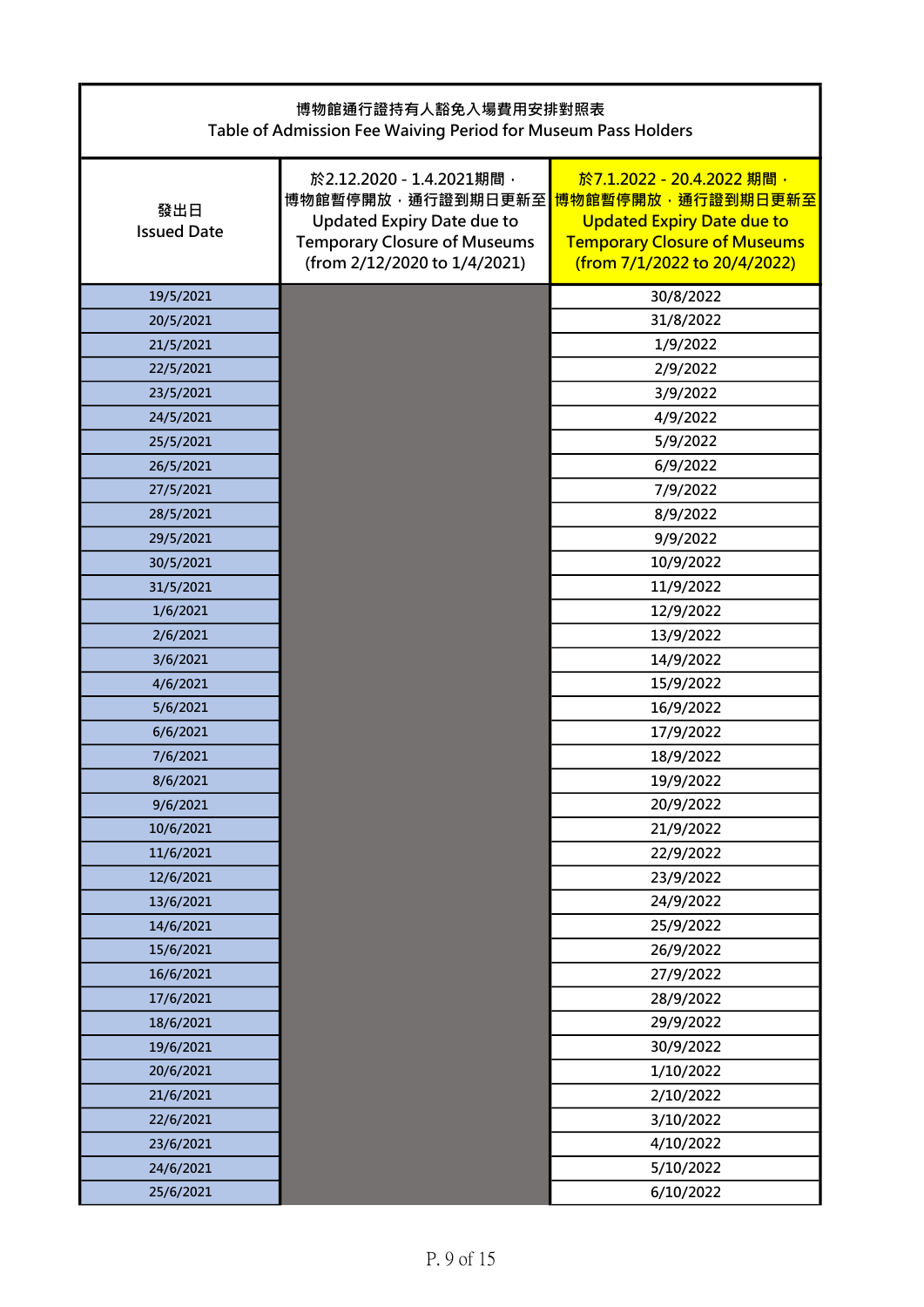| 博物館通行證持有人豁免入場費用安排對照表<br>Table of Admission Fee Waiving Period for Museum Pass Holders |                                                                                                                                                           |                                                                                                                                                            |
|---------------------------------------------------------------------------------------|-----------------------------------------------------------------------------------------------------------------------------------------------------------|------------------------------------------------------------------------------------------------------------------------------------------------------------|
| 發出日<br><b>Issued Date</b>                                                             | 於2.12.2020 - 1.4.2021期間,<br>博物館暫停開放,通行證到期日更新至<br><b>Updated Expiry Date due to</b><br><b>Temporary Closure of Museums</b><br>(from 2/12/2020 to 1/4/2021) | 於7.1.2022 - 20.4.2022 期間,<br>博物館暫停開放,通行證到期日更新至<br><b>Updated Expiry Date due to</b><br><b>Temporary Closure of Museums</b><br>(from 7/1/2022 to 20/4/2022) |
| 26/6/2021                                                                             |                                                                                                                                                           | 7/10/2022                                                                                                                                                  |
| 27/6/2021                                                                             |                                                                                                                                                           | 8/10/2022                                                                                                                                                  |
| 28/6/2021                                                                             |                                                                                                                                                           | 9/10/2022                                                                                                                                                  |
| 29/6/2021                                                                             |                                                                                                                                                           | 10/10/2022                                                                                                                                                 |
| 30/6/2021                                                                             |                                                                                                                                                           | 11/10/2022                                                                                                                                                 |
| 1/7/2021                                                                              |                                                                                                                                                           | 12/10/2022                                                                                                                                                 |
| 2/7/2021                                                                              |                                                                                                                                                           | 13/10/2022                                                                                                                                                 |
| 3/7/2021                                                                              |                                                                                                                                                           | 14/10/2022                                                                                                                                                 |
| 4/7/2021                                                                              |                                                                                                                                                           | 15/10/2022                                                                                                                                                 |
| 5/7/2021                                                                              |                                                                                                                                                           | 16/10/2022                                                                                                                                                 |
| 6/7/2021                                                                              |                                                                                                                                                           | 17/10/2022                                                                                                                                                 |
| 7/7/2021                                                                              |                                                                                                                                                           | 18/10/2022                                                                                                                                                 |
| 8/7/2021                                                                              |                                                                                                                                                           | 19/10/2022                                                                                                                                                 |
| 9/7/2021                                                                              |                                                                                                                                                           | 20/10/2022                                                                                                                                                 |
| 10/7/2021                                                                             |                                                                                                                                                           | 21/10/2022                                                                                                                                                 |
| 11/7/2021                                                                             |                                                                                                                                                           | 22/10/2022                                                                                                                                                 |
| 12/7/2021                                                                             |                                                                                                                                                           | 23/10/2022                                                                                                                                                 |
| 13/7/2021                                                                             |                                                                                                                                                           | 24/10/2022                                                                                                                                                 |
| 14/7/2021                                                                             |                                                                                                                                                           | 25/10/2022                                                                                                                                                 |
| 15/7/2021                                                                             |                                                                                                                                                           | 26/10/2022                                                                                                                                                 |
| 16/7/2021                                                                             |                                                                                                                                                           | 27/10/2022                                                                                                                                                 |
| 17/7/2021                                                                             |                                                                                                                                                           | 28/10/2022                                                                                                                                                 |
| 18/7/2021                                                                             |                                                                                                                                                           | 29/10/2022                                                                                                                                                 |
| 19/7/2021                                                                             |                                                                                                                                                           | 30/10/2022                                                                                                                                                 |
| 20/7/2021                                                                             |                                                                                                                                                           | 31/10/2022                                                                                                                                                 |
| 21/7/2021                                                                             |                                                                                                                                                           | 1/11/2022                                                                                                                                                  |
| 22/7/2021                                                                             |                                                                                                                                                           | 2/11/2022                                                                                                                                                  |
| 23/7/2021                                                                             |                                                                                                                                                           | 3/11/2022                                                                                                                                                  |
| 24/7/2021                                                                             |                                                                                                                                                           | 4/11/2022                                                                                                                                                  |
| 25/7/2021                                                                             |                                                                                                                                                           | 5/11/2022                                                                                                                                                  |
| 26/7/2021                                                                             |                                                                                                                                                           | 6/11/2022                                                                                                                                                  |
| 27/7/2021                                                                             |                                                                                                                                                           | 7/11/2022                                                                                                                                                  |
| 28/7/2021                                                                             |                                                                                                                                                           | 8/11/2022                                                                                                                                                  |
| 29/7/2021                                                                             |                                                                                                                                                           | 9/11/2022                                                                                                                                                  |
| 30/7/2021                                                                             |                                                                                                                                                           | 10/11/2022                                                                                                                                                 |
| 31/7/2021                                                                             |                                                                                                                                                           | 11/11/2022                                                                                                                                                 |
| 1/8/2021                                                                              |                                                                                                                                                           | 12/11/2022                                                                                                                                                 |
| 2/8/2021                                                                              |                                                                                                                                                           | 13/11/2022                                                                                                                                                 |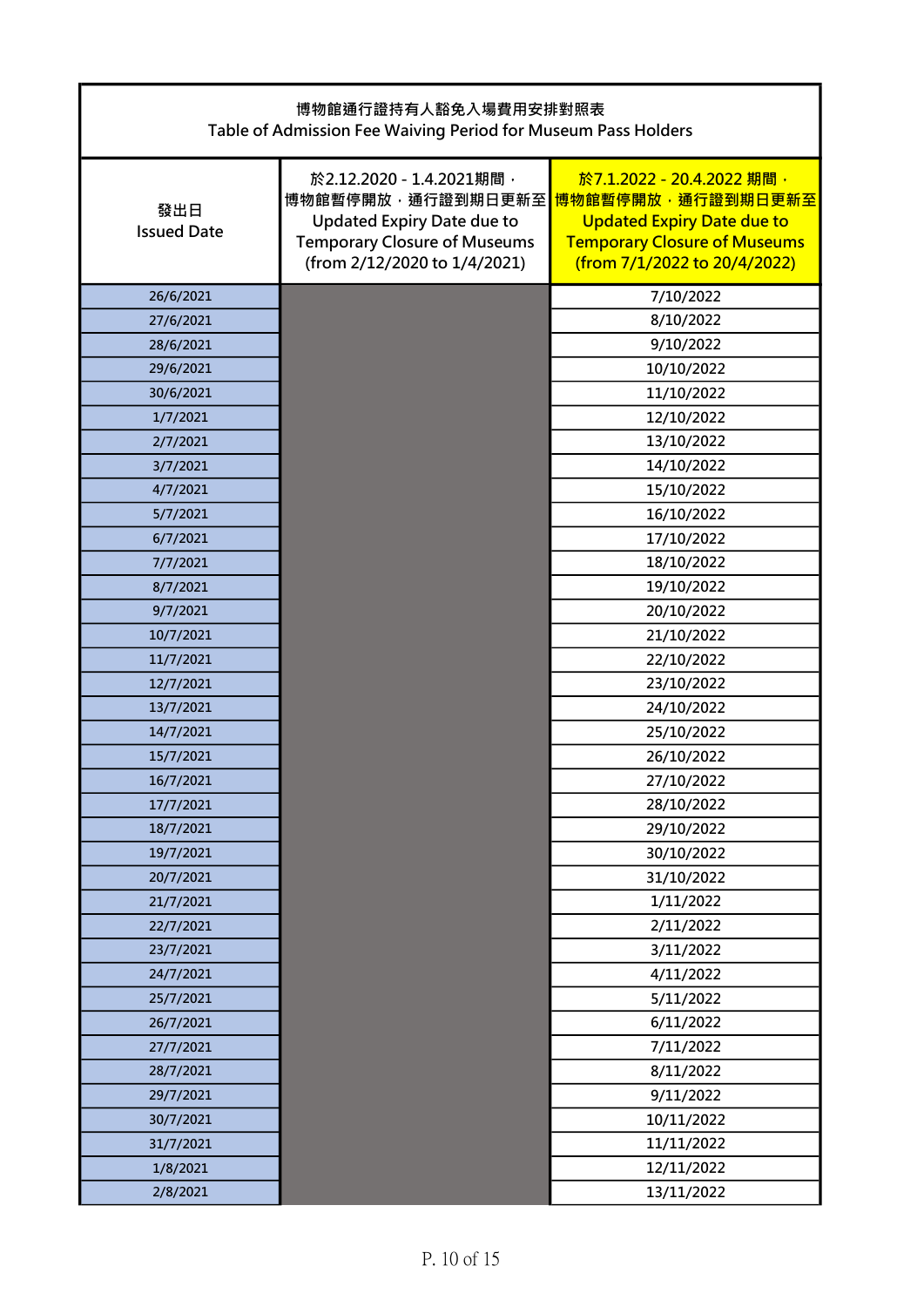| 博物館通行證持有人豁免入場費用安排對照表<br>Table of Admission Fee Waiving Period for Museum Pass Holders |                                                                                                                                                           |                                                                                                                                                            |
|---------------------------------------------------------------------------------------|-----------------------------------------------------------------------------------------------------------------------------------------------------------|------------------------------------------------------------------------------------------------------------------------------------------------------------|
| 發出日<br><b>Issued Date</b>                                                             | 於2.12.2020 - 1.4.2021期間,<br>博物館暫停開放,通行證到期日更新至<br><b>Updated Expiry Date due to</b><br><b>Temporary Closure of Museums</b><br>(from 2/12/2020 to 1/4/2021) | 於7.1.2022 - 20.4.2022 期間,<br>博物館暫停開放,通行證到期日更新至<br><b>Updated Expiry Date due to</b><br><b>Temporary Closure of Museums</b><br>(from 7/1/2022 to 20/4/2022) |
| 3/8/2021                                                                              |                                                                                                                                                           | 14/11/2022                                                                                                                                                 |
| 4/8/2021                                                                              |                                                                                                                                                           | 15/11/2022                                                                                                                                                 |
| 5/8/2021                                                                              |                                                                                                                                                           | 16/11/2022                                                                                                                                                 |
| 6/8/2021                                                                              |                                                                                                                                                           | 17/11/2022                                                                                                                                                 |
| 7/8/2021                                                                              |                                                                                                                                                           | 18/11/2022                                                                                                                                                 |
| 8/8/2021                                                                              |                                                                                                                                                           | 19/11/2022                                                                                                                                                 |
| 9/8/2021                                                                              |                                                                                                                                                           | 20/11/2022                                                                                                                                                 |
| 10/8/2021                                                                             |                                                                                                                                                           | 21/11/2022                                                                                                                                                 |
| 11/8/2021                                                                             |                                                                                                                                                           | 22/11/2022                                                                                                                                                 |
| 12/8/2021                                                                             |                                                                                                                                                           | 23/11/2022                                                                                                                                                 |
| 13/8/2021                                                                             |                                                                                                                                                           | 24/11/2022                                                                                                                                                 |
| 14/8/2021                                                                             |                                                                                                                                                           | 25/11/2022                                                                                                                                                 |
| 15/8/2021                                                                             |                                                                                                                                                           | 26/11/2022                                                                                                                                                 |
| 16/8/2021                                                                             |                                                                                                                                                           | 27/11/2022                                                                                                                                                 |
| 17/8/2021                                                                             |                                                                                                                                                           | 28/11/2022                                                                                                                                                 |
| 18/8/2021                                                                             |                                                                                                                                                           | 29/11/2022                                                                                                                                                 |
| 19/8/2021                                                                             |                                                                                                                                                           | 30/11/2022                                                                                                                                                 |
| 20/8/2021                                                                             |                                                                                                                                                           | 1/12/2022                                                                                                                                                  |
| 21/8/2021                                                                             |                                                                                                                                                           | 2/12/2022                                                                                                                                                  |
| 22/8/2021                                                                             |                                                                                                                                                           | 3/12/2022                                                                                                                                                  |
| 23/8/2021                                                                             |                                                                                                                                                           | 4/12/2022                                                                                                                                                  |
| 24/8/2021                                                                             |                                                                                                                                                           | 5/12/2022                                                                                                                                                  |
| 25/8/2021                                                                             |                                                                                                                                                           | 6/12/2022                                                                                                                                                  |
| 26/8/2021                                                                             |                                                                                                                                                           | 7/12/2022                                                                                                                                                  |
| 27/8/2021                                                                             |                                                                                                                                                           | 8/12/2022                                                                                                                                                  |
| 28/8/2021                                                                             |                                                                                                                                                           | 9/12/2022                                                                                                                                                  |
| 29/8/2021                                                                             |                                                                                                                                                           | 10/12/2022                                                                                                                                                 |
| 30/8/2021                                                                             |                                                                                                                                                           | 11/12/2022                                                                                                                                                 |
| 31/8/2021                                                                             |                                                                                                                                                           | 12/12/2022                                                                                                                                                 |
| 1/9/2021                                                                              |                                                                                                                                                           | 13/12/2022                                                                                                                                                 |
| 2/9/2021                                                                              |                                                                                                                                                           | 14/12/2022                                                                                                                                                 |
| 3/9/2021                                                                              |                                                                                                                                                           | 15/12/2022                                                                                                                                                 |
| 4/9/2021                                                                              |                                                                                                                                                           | 16/12/2022                                                                                                                                                 |
| 5/9/2021                                                                              |                                                                                                                                                           | 17/12/2022                                                                                                                                                 |
| 6/9/2021                                                                              |                                                                                                                                                           | 18/12/2022                                                                                                                                                 |
| 7/9/2021                                                                              |                                                                                                                                                           | 19/12/2022                                                                                                                                                 |
| 8/9/2021                                                                              |                                                                                                                                                           | 20/12/2022                                                                                                                                                 |
| 9/9/2021                                                                              |                                                                                                                                                           | 21/12/2022                                                                                                                                                 |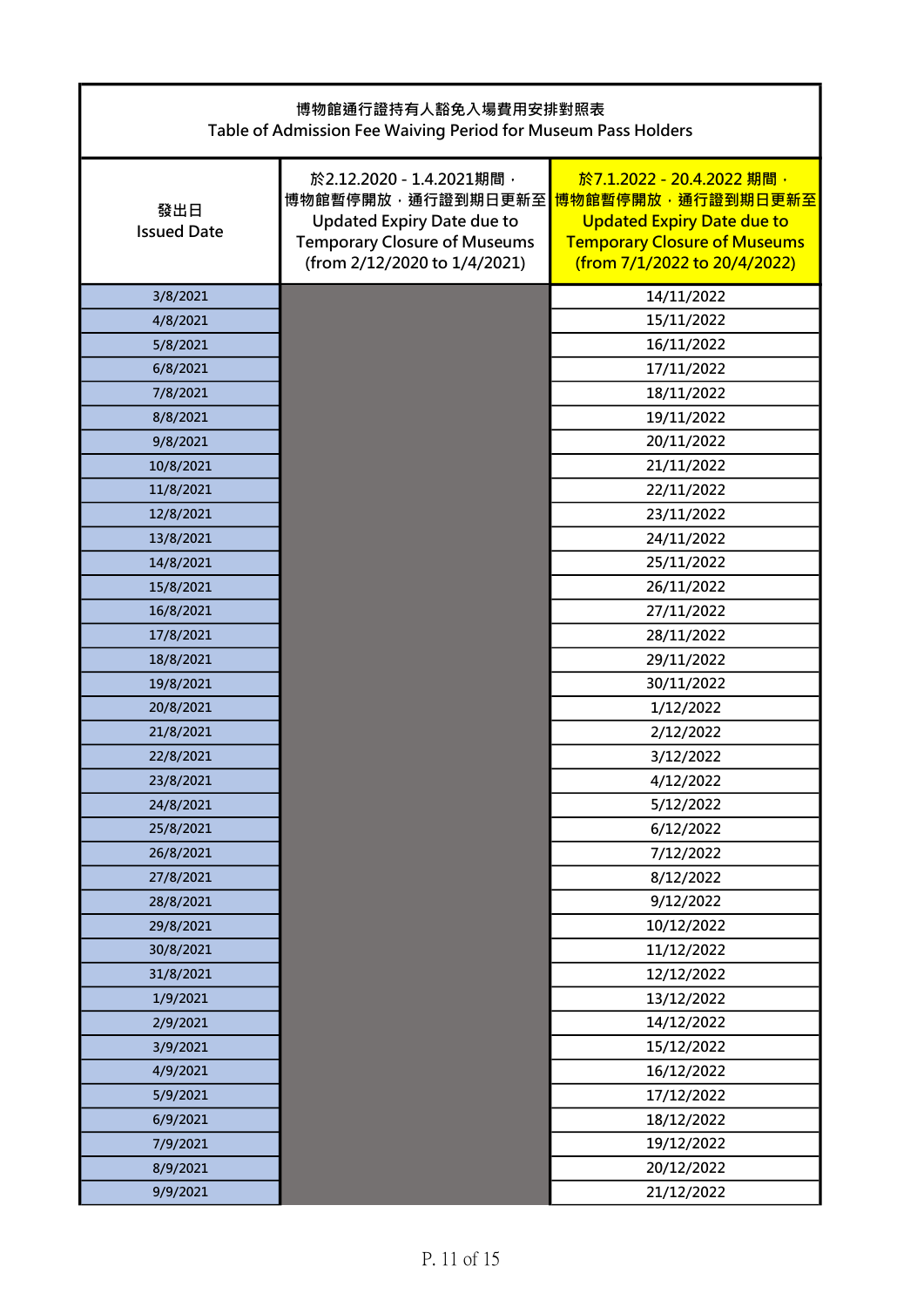| 博物館通行證持有人豁免入場費用安排對照表<br>Table of Admission Fee Waiving Period for Museum Pass Holders |                                                                                                                                                           |                                                                                                                                                            |
|---------------------------------------------------------------------------------------|-----------------------------------------------------------------------------------------------------------------------------------------------------------|------------------------------------------------------------------------------------------------------------------------------------------------------------|
| 發出日<br><b>Issued Date</b>                                                             | 於2.12.2020 - 1.4.2021期間,<br>博物館暫停開放,通行證到期日更新至<br><b>Updated Expiry Date due to</b><br><b>Temporary Closure of Museums</b><br>(from 2/12/2020 to 1/4/2021) | 於7.1.2022 - 20.4.2022 期間,<br>博物館暫停開放,通行證到期日更新至<br><b>Updated Expiry Date due to</b><br><b>Temporary Closure of Museums</b><br>(from 7/1/2022 to 20/4/2022) |
| 10/9/2021                                                                             |                                                                                                                                                           | 22/12/2022                                                                                                                                                 |
| 11/9/2021                                                                             |                                                                                                                                                           | 23/12/2022                                                                                                                                                 |
| 12/9/2021                                                                             |                                                                                                                                                           | 24/12/2022                                                                                                                                                 |
| 13/9/2021                                                                             |                                                                                                                                                           | 25/12/2022                                                                                                                                                 |
| 14/9/2021                                                                             |                                                                                                                                                           | 26/12/2022                                                                                                                                                 |
| 15/9/2021                                                                             |                                                                                                                                                           | 27/12/2022                                                                                                                                                 |
| 16/9/2021                                                                             |                                                                                                                                                           | 28/12/2022                                                                                                                                                 |
| 17/9/2021                                                                             |                                                                                                                                                           | 29/12/2022                                                                                                                                                 |
| 18/9/2021                                                                             |                                                                                                                                                           | 30/12/2022                                                                                                                                                 |
| 19/9/2021                                                                             |                                                                                                                                                           | 31/12/2022                                                                                                                                                 |
| 20/9/2021                                                                             |                                                                                                                                                           | 1/1/2023                                                                                                                                                   |
| 21/9/2021                                                                             |                                                                                                                                                           | 2/1/2023                                                                                                                                                   |
| 22/9/2021                                                                             |                                                                                                                                                           | 3/1/2023                                                                                                                                                   |
| 23/9/2021                                                                             |                                                                                                                                                           | 4/1/2023                                                                                                                                                   |
| 24/9/2021                                                                             |                                                                                                                                                           | 5/1/2023                                                                                                                                                   |
| 25/9/2021                                                                             |                                                                                                                                                           | 6/1/2023                                                                                                                                                   |
| 26/9/2021                                                                             |                                                                                                                                                           | 7/1/2023                                                                                                                                                   |
| 27/9/2021                                                                             |                                                                                                                                                           | 8/1/2023                                                                                                                                                   |
| 28/9/2021                                                                             |                                                                                                                                                           | 9/1/2023                                                                                                                                                   |
| 29/9/2021                                                                             |                                                                                                                                                           | 10/1/2023                                                                                                                                                  |
| 30/9/2021                                                                             |                                                                                                                                                           | 11/1/2023                                                                                                                                                  |
| 1/10/2021                                                                             |                                                                                                                                                           | 12/1/2023                                                                                                                                                  |
| 2/10/2021                                                                             |                                                                                                                                                           | 13/1/2023                                                                                                                                                  |
| 3/10/2021                                                                             |                                                                                                                                                           | 14/1/2023                                                                                                                                                  |
| 4/10/2021                                                                             |                                                                                                                                                           | 15/1/2023                                                                                                                                                  |
| 5/10/2021                                                                             |                                                                                                                                                           | 16/1/2023                                                                                                                                                  |
| 6/10/2021                                                                             |                                                                                                                                                           | 17/1/2023                                                                                                                                                  |
| 7/10/2021                                                                             |                                                                                                                                                           | 18/1/2023                                                                                                                                                  |
| 8/10/2021                                                                             |                                                                                                                                                           | 19/1/2023                                                                                                                                                  |
| 9/10/2021                                                                             |                                                                                                                                                           | 20/1/2023                                                                                                                                                  |
| 10/10/2021                                                                            |                                                                                                                                                           | 21/1/2023                                                                                                                                                  |
| 11/10/2021                                                                            |                                                                                                                                                           | 22/1/2023                                                                                                                                                  |
| 12/10/2021                                                                            |                                                                                                                                                           | 23/1/2023                                                                                                                                                  |
| 13/10/2021                                                                            |                                                                                                                                                           | 24/1/2023                                                                                                                                                  |
| 14/10/2021                                                                            |                                                                                                                                                           | 25/1/2023                                                                                                                                                  |
| 15/10/2021                                                                            |                                                                                                                                                           | 26/1/2023                                                                                                                                                  |
| 16/10/2021                                                                            |                                                                                                                                                           | 27/1/2023                                                                                                                                                  |
| 17/10/2021                                                                            |                                                                                                                                                           | 28/1/2023                                                                                                                                                  |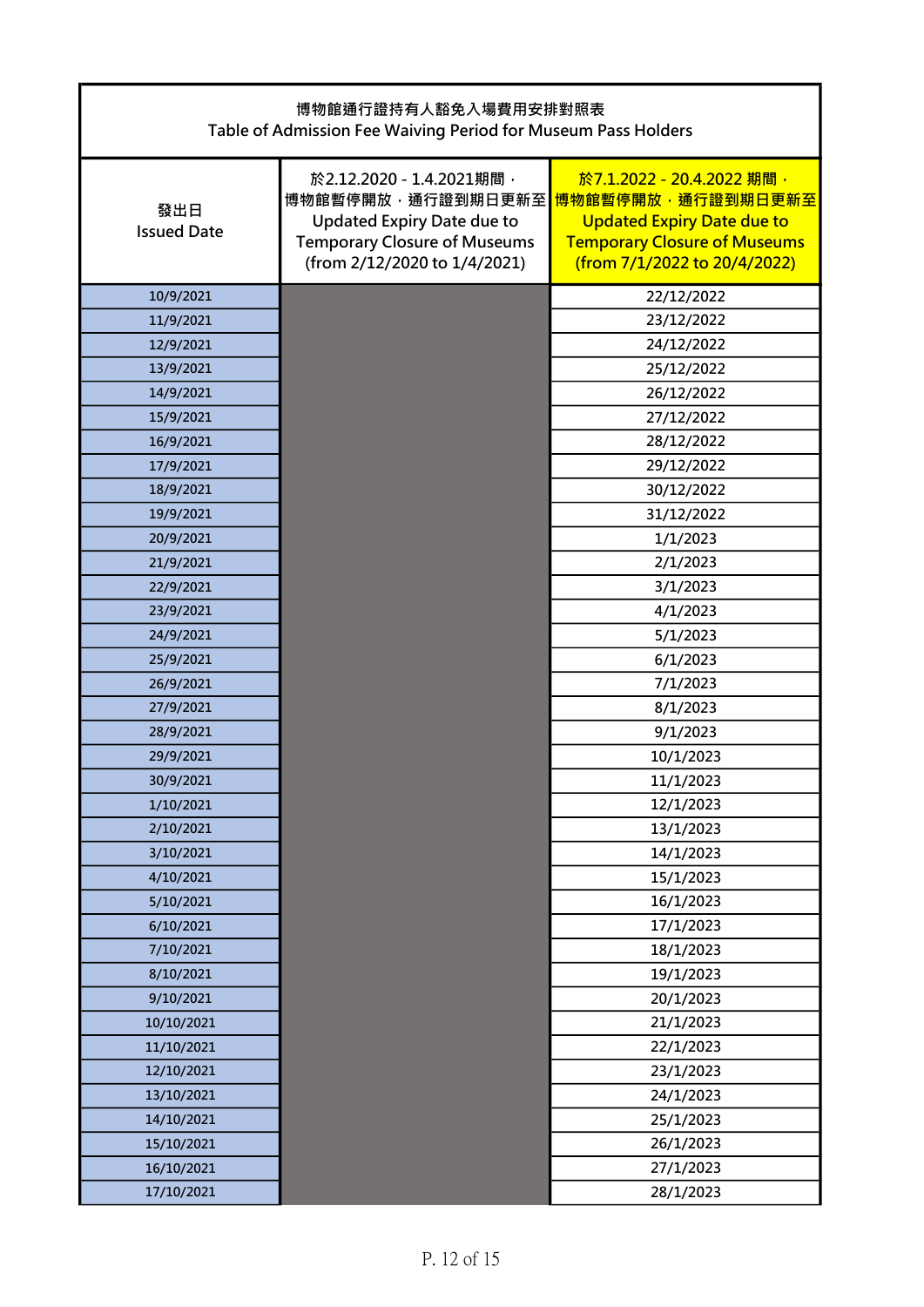| 博物館通行證持有人豁免入場費用安排對照表<br>Table of Admission Fee Waiving Period for Museum Pass Holders |                                                                                                                                                           |                                                                                                                                                            |  |
|---------------------------------------------------------------------------------------|-----------------------------------------------------------------------------------------------------------------------------------------------------------|------------------------------------------------------------------------------------------------------------------------------------------------------------|--|
| 發出日<br><b>Issued Date</b>                                                             | 於2.12.2020 - 1.4.2021期間,<br>博物館暫停開放,通行證到期日更新至<br><b>Updated Expiry Date due to</b><br><b>Temporary Closure of Museums</b><br>(from 2/12/2020 to 1/4/2021) | 於7.1.2022 - 20.4.2022 期間,<br>博物館暫停開放,通行證到期日更新至<br><b>Updated Expiry Date due to</b><br><b>Temporary Closure of Museums</b><br>(from 7/1/2022 to 20/4/2022) |  |
| 18/10/2021                                                                            |                                                                                                                                                           | 29/1/2023                                                                                                                                                  |  |
| 19/10/2021                                                                            |                                                                                                                                                           | 30/1/2023                                                                                                                                                  |  |
| 20/10/2021                                                                            |                                                                                                                                                           | 31/1/2023                                                                                                                                                  |  |
| 21/10/2021                                                                            |                                                                                                                                                           | 1/2/2023                                                                                                                                                   |  |
| 22/10/2021                                                                            |                                                                                                                                                           | 2/2/2023                                                                                                                                                   |  |
| 23/10/2021                                                                            |                                                                                                                                                           | 3/2/2023                                                                                                                                                   |  |
| 24/10/2021                                                                            |                                                                                                                                                           | 4/2/2023                                                                                                                                                   |  |
| 25/10/2021                                                                            |                                                                                                                                                           | 5/2/2023                                                                                                                                                   |  |
| 26/10/2021                                                                            |                                                                                                                                                           | 6/2/2023                                                                                                                                                   |  |
| 27/10/2021                                                                            |                                                                                                                                                           | 7/2/2023                                                                                                                                                   |  |
| 28/10/2021                                                                            |                                                                                                                                                           | 8/2/2023                                                                                                                                                   |  |
| 29/10/2021                                                                            |                                                                                                                                                           | 9/2/2023                                                                                                                                                   |  |
| 30/10/2021                                                                            |                                                                                                                                                           | 10/2/2023                                                                                                                                                  |  |
| 31/10/2021                                                                            |                                                                                                                                                           | 11/2/2023                                                                                                                                                  |  |
| 1/11/2021                                                                             |                                                                                                                                                           | 12/2/2023                                                                                                                                                  |  |
| 2/11/2021                                                                             |                                                                                                                                                           | 13/2/2023                                                                                                                                                  |  |
| 3/11/2021                                                                             |                                                                                                                                                           | 14/2/2023                                                                                                                                                  |  |
| 4/11/2021                                                                             |                                                                                                                                                           | 15/2/2023                                                                                                                                                  |  |
| 5/11/2021                                                                             |                                                                                                                                                           | 16/2/2023                                                                                                                                                  |  |
| 6/11/2021                                                                             |                                                                                                                                                           | 17/2/2023                                                                                                                                                  |  |
| 7/11/2021                                                                             |                                                                                                                                                           | 18/2/2023                                                                                                                                                  |  |
| 8/11/2021                                                                             |                                                                                                                                                           | 19/2/2023                                                                                                                                                  |  |
| 9/11/2021                                                                             |                                                                                                                                                           | 20/2/2023                                                                                                                                                  |  |
| 10/11/2021                                                                            |                                                                                                                                                           | 21/2/2023                                                                                                                                                  |  |
| 11/11/2021                                                                            |                                                                                                                                                           | 22/2/2023                                                                                                                                                  |  |
| 12/11/2021                                                                            |                                                                                                                                                           | 23/2/2023                                                                                                                                                  |  |
| 13/11/2021                                                                            |                                                                                                                                                           | 24/2/2023                                                                                                                                                  |  |
| 14/11/2021                                                                            |                                                                                                                                                           | 25/2/2023                                                                                                                                                  |  |
| 15/11/2021                                                                            |                                                                                                                                                           | 26/2/2023                                                                                                                                                  |  |
| 16/11/2021                                                                            |                                                                                                                                                           | 27/2/2023                                                                                                                                                  |  |
| 17/11/2021                                                                            |                                                                                                                                                           | 28/2/2023                                                                                                                                                  |  |
| 18/11/2021                                                                            |                                                                                                                                                           | 1/3/2023                                                                                                                                                   |  |
| 19/11/2021                                                                            |                                                                                                                                                           | 2/3/2023                                                                                                                                                   |  |
| 20/11/2021                                                                            |                                                                                                                                                           | 3/3/2023                                                                                                                                                   |  |
| 21/11/2021                                                                            |                                                                                                                                                           | 4/3/2023                                                                                                                                                   |  |
| 22/11/2021                                                                            |                                                                                                                                                           | 5/3/2023                                                                                                                                                   |  |
| 23/11/2021                                                                            |                                                                                                                                                           | 6/3/2023                                                                                                                                                   |  |
| 24/11/2021                                                                            |                                                                                                                                                           | 7/3/2023                                                                                                                                                   |  |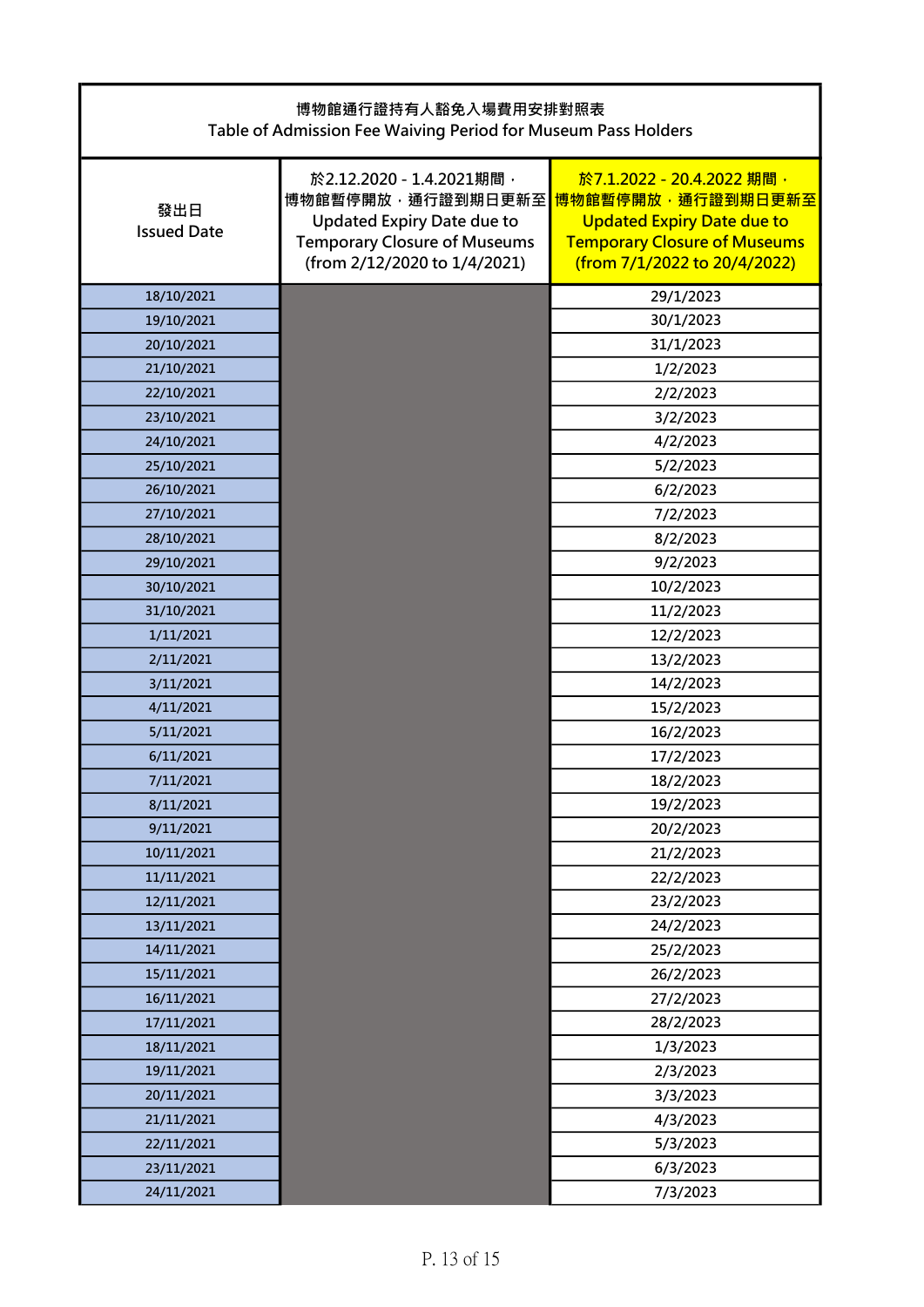| 博物館通行證持有人豁免入場費用安排對照表<br>Table of Admission Fee Waiving Period for Museum Pass Holders |                                                                                                                                                           |                                                                                                                                                            |  |
|---------------------------------------------------------------------------------------|-----------------------------------------------------------------------------------------------------------------------------------------------------------|------------------------------------------------------------------------------------------------------------------------------------------------------------|--|
| 發出日<br><b>Issued Date</b>                                                             | 於2.12.2020 - 1.4.2021期間,<br>博物館暫停開放,通行證到期日更新至<br><b>Updated Expiry Date due to</b><br><b>Temporary Closure of Museums</b><br>(from 2/12/2020 to 1/4/2021) | 於7.1.2022 - 20.4.2022 期間,<br>博物館暫停開放,通行證到期日更新至<br><b>Updated Expiry Date due to</b><br><b>Temporary Closure of Museums</b><br>(from 7/1/2022 to 20/4/2022) |  |
| 25/11/2021                                                                            |                                                                                                                                                           | 8/3/2023                                                                                                                                                   |  |
| 26/11/2021                                                                            |                                                                                                                                                           | 9/3/2023                                                                                                                                                   |  |
| 27/11/2021                                                                            |                                                                                                                                                           | 10/3/2023                                                                                                                                                  |  |
| 28/11/2021                                                                            |                                                                                                                                                           | 11/3/2023                                                                                                                                                  |  |
| 29/11/2021                                                                            |                                                                                                                                                           | 12/3/2023                                                                                                                                                  |  |
| 30/11/2021                                                                            |                                                                                                                                                           | 13/3/2023                                                                                                                                                  |  |
| 1/12/2021                                                                             |                                                                                                                                                           | 14/3/2023                                                                                                                                                  |  |
| 2/12/2021                                                                             |                                                                                                                                                           | 15/3/2023                                                                                                                                                  |  |
| 3/12/2021                                                                             |                                                                                                                                                           | 16/3/2023                                                                                                                                                  |  |
| 4/12/2021                                                                             |                                                                                                                                                           | 17/3/2023                                                                                                                                                  |  |
| 5/12/2021                                                                             |                                                                                                                                                           | 18/3/2023                                                                                                                                                  |  |
| 6/12/2021                                                                             |                                                                                                                                                           | 19/3/2023                                                                                                                                                  |  |
| 7/12/2021                                                                             |                                                                                                                                                           | 20/3/2023                                                                                                                                                  |  |
| 8/12/2021                                                                             |                                                                                                                                                           | 21/3/2023                                                                                                                                                  |  |
| 9/12/2021                                                                             |                                                                                                                                                           | 22/3/2023                                                                                                                                                  |  |
| 10/12/2021                                                                            |                                                                                                                                                           | 23/3/2023                                                                                                                                                  |  |
| 11/12/2021                                                                            |                                                                                                                                                           | 24/3/2023                                                                                                                                                  |  |
| 12/12/2021                                                                            |                                                                                                                                                           | 25/3/2023                                                                                                                                                  |  |
| 13/12/2021                                                                            |                                                                                                                                                           | 26/3/2023                                                                                                                                                  |  |
| 14/12/2021                                                                            |                                                                                                                                                           | 27/3/2023                                                                                                                                                  |  |
| 15/12/2021                                                                            |                                                                                                                                                           | 28/3/2023                                                                                                                                                  |  |
| 16/12/2021                                                                            |                                                                                                                                                           | 29/3/2023                                                                                                                                                  |  |
| 17/12/2021                                                                            |                                                                                                                                                           | 30/3/2023                                                                                                                                                  |  |
| 18/12/2021                                                                            |                                                                                                                                                           | 31/3/2023                                                                                                                                                  |  |
| 19/12/2021                                                                            |                                                                                                                                                           | 1/4/2023                                                                                                                                                   |  |
| 20/12/2021                                                                            |                                                                                                                                                           | 2/4/2023                                                                                                                                                   |  |
| 21/12/2021                                                                            |                                                                                                                                                           | 3/4/2023                                                                                                                                                   |  |
| 22/12/2021                                                                            |                                                                                                                                                           | 4/4/2023                                                                                                                                                   |  |
| 23/12/2021                                                                            |                                                                                                                                                           | 5/4/2023                                                                                                                                                   |  |
| 24/12/2021                                                                            |                                                                                                                                                           | 6/4/2023                                                                                                                                                   |  |
| 25/12/2021                                                                            |                                                                                                                                                           | 7/4/2023                                                                                                                                                   |  |
| 26/12/2021                                                                            |                                                                                                                                                           | 8/4/2023                                                                                                                                                   |  |
| 27/12/2021                                                                            |                                                                                                                                                           | 9/4/2023                                                                                                                                                   |  |
| 28/12/2021                                                                            |                                                                                                                                                           | 10/4/2023                                                                                                                                                  |  |
| 29/12/2021                                                                            |                                                                                                                                                           | 11/4/2023                                                                                                                                                  |  |
| 30/12/2021                                                                            |                                                                                                                                                           | 12/4/2023                                                                                                                                                  |  |
| 31/12/2021                                                                            |                                                                                                                                                           | 13/4/2023                                                                                                                                                  |  |
| 1/1/2022                                                                              |                                                                                                                                                           | 14/4/2023                                                                                                                                                  |  |